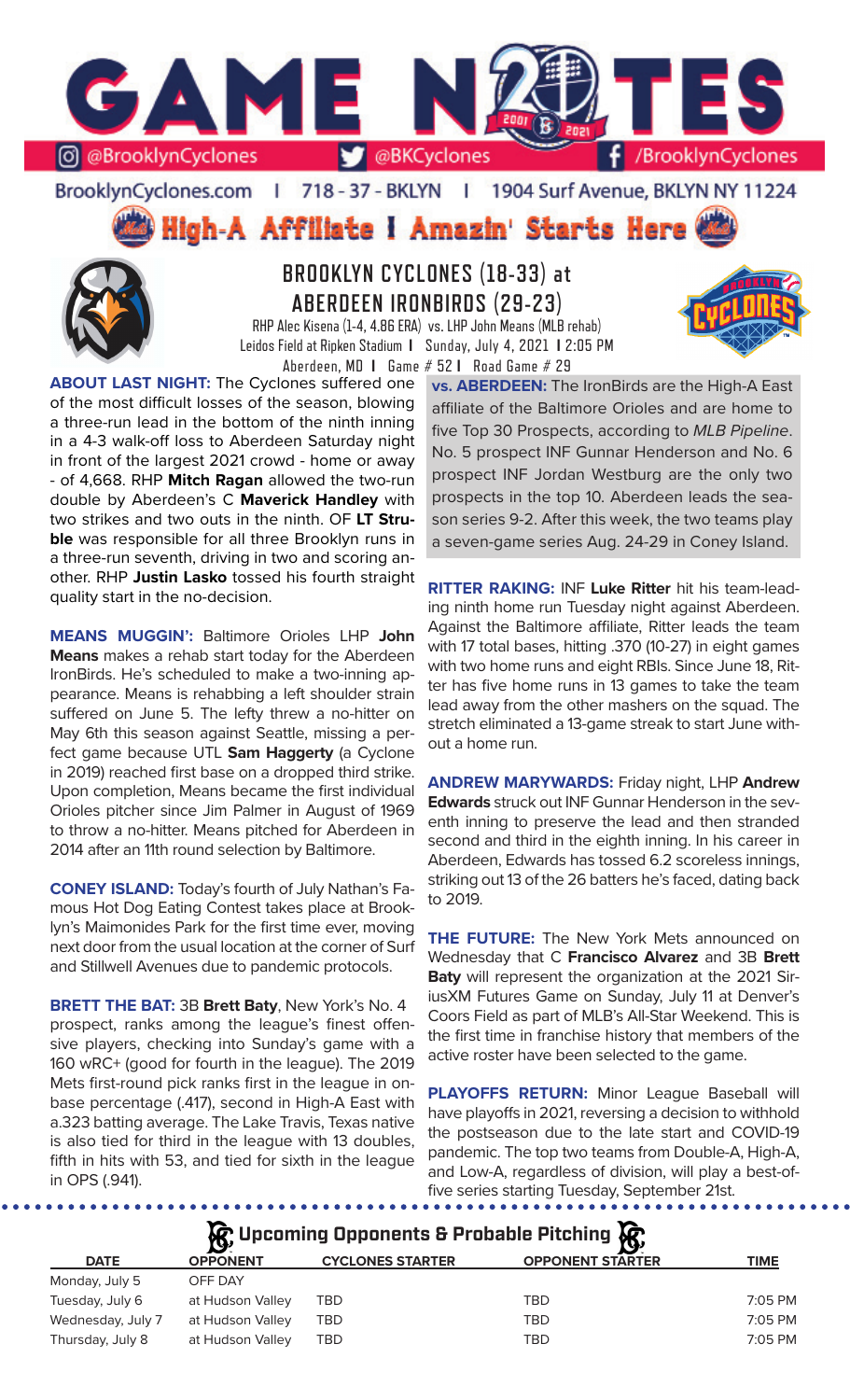# **JULY 4 AT ABERDEEN STARTING PITCHER PAGE 2**



# 36 ALEC KISENA RHP **Height:** 6-5 **Weight:** 275

**Date of Birth:** October 12, 1995 **Age**: 25 **Hometown:** Seattle, Washington

**How Obtained:** Signed as a minor league free agent, 2/25/19

Drafted: 16th round pick of the Detroit Tigers in 2015

College: Edmonds Community College (Washington)

**LAST TIME OUT:** Kisena lasted just three innings, walking two while allowing five runs (four earned) on six hits in a loss to the Baltimore affiliate.

|                          |            |            | --- | . | . .<br>        | .  |           |   |    |      |
|--------------------------|------------|------------|-----|---|----------------|----|-----------|---|----|------|
| <b>Brooklyn Cyclones</b> |            |            |     |   |                |    |           |   |    |      |
| <b>DATE</b>              | <b>OPP</b> | <b>DEC</b> | ΙP  | н | R              | ER | <b>BB</b> | ĸ | ΗR | AVG  |
| 6/29                     | @ ABD      |            | 3.0 | 6 | 5              | 4  | 2         | 3 | 0  | .248 |
| 6/23                     | JS         |            | 5.1 | 4 | 0              | O  | 2         | 6 | 0  | .227 |
| 6/17                     | @ WIL      |            | 3.1 | 9 | 6              | 6  | 1         | 4 | 1  | .231 |
| 6/12                     | HV         |            | 5.0 | 3 | $\overline{2}$ | 2  | 2         | 8 | 0  | .167 |
| 6/5                      | @ JS       |            | 5.0 | O | 0              | O  | 1         | 5 | 0  | .164 |
| 5/29                     | <b>ABD</b> |            | 21  | 3 | $\overline{2}$ | 2  | 2         | 6 | 0  | .220 |
| 5/14                     | @GVL       |            | 4.1 | 2 | 2              | 2  | 4         | 3 | 1  | .194 |
| 5/8                      | @ASH       | W          | 5.0 | 4 | 2              | 2  | 2         | 8 | 1  | .222 |
|                          |            |            |     |   |                |    |           |   |    |      |

**2021 GAME-BY-GAME**

**BAD BIRDS:** Kisena has struggled this season against Aberdeen, going a season-low 2.1 innings on May 29 and then a June-low of 3.0 innings on Tuesday. The Seattle native has allowed six earned runs over 5 1/3 innings in two starts against the IronBirds, yielding seven runs on nine hits with nine strikeouts and four walks.

**GREET THE METS:** New York signed Kisena to a minor league deal in February 2019 after Kisena pitched for the Gateway Grizzlies in 2017 and 2018 in the Frontier League (independent)...Joined Low-A Columbia in late April.

**GATEWAY TO THE...EAST:** Combined to strike out 167 batters in 168.1 innings over 31 starts for the Grizzlies between 2017-18...Fanned 108 in 100.1 innings during his second season, putting together 9.7 strikeouts per nine.

**INJURY HISTORY:** Suffered a torn ACL during his time with the Detroit Tigers...Released by the organization during extended spring training in 2016.

**ORIGINS:** Drafted by the Tigers out of Edmonds Community College in 2015, pitching one season in the system with the GCL Tigers...Struck out 44 in 40 innings, posting a 2.25 ERA.

**SEATTLE START:** Grew up watching the Seattle Mariners with Randy Johnson and Edgar Martinez.

| K%           | BB%                              | HR/9   |
|--------------|----------------------------------|--------|
| 30.7%        | 11.2%                            | 0.81   |
| <b>BABIP</b> | GB%                              | FIP    |
| .350         | 38.3%                            | 3.78   |
|              | KISENA'S SEASON AND CAREER HIGHS |        |
| 2021 Season  |                                  | Career |

| 8 (2x, 6/12 vs. Hudson Valley) | <b>Strikeouts</b>            | 10 (7/11/15 vs. GCL Braves)   |
|--------------------------------|------------------------------|-------------------------------|
| None                           | <b>Double Digit K Games</b>  | 1 (7/11/15 vs. GCL Braves)    |
| 9 (6/17 at Wilmington)         | <b>High Hits, Game</b>       | 9 (6/17/21 at Wilmington)     |
| 1 (2x, 6/17 at Wilmington)     | <b>High HR, Game</b>         | 1 (6x, 6/17/21 at Wilmington) |
| 6 (6/17 at Wilmington)         | <b>High Runs, Game</b>       | 6 (6/17 at Wilmington)        |
| 2 (5/8 at Asheville)           | <b>High Walks, Game</b>      | 3 (7x, 9/1/19 at Augusta)     |
| 5 (2x, 6/5 at Jersey Shore)    | <b>Innings Pitched, Game</b> | 6.2 (8/27/19)                 |
| None                           | <b>Complete Games</b>        | None                          |
| None                           | <b>Shutouts</b>              | None                          |

|                 |               |   | <b>CYCLONES STARTING PITCHER BREAKDOWN</b>            |     |         |
|-----------------|---------------|---|-------------------------------------------------------|-----|---------|
| <b>STARTER</b>  |               |   | <b>GS Quality StartsRun SupportRS/Start BC Record</b> |     |         |
| Butto, Jose     | 9             |   | 39                                                    | 4.3 | $4 - 5$ |
| Grey, Connor    | $\mathcal{P}$ | Ω | 14                                                    | 7.0 | $2 - 0$ |
| Griffin, David  |               | Ω | 8                                                     | 8.0 | $O - 1$ |
| Kisena, Alec    | 8             | ი | 36                                                    | 4.5 | $2 - 6$ |
| Lasko, Justin   | 5             | 4 | 22                                                    | 4.4 | $1 - 4$ |
| Opp, Cam        | 6             |   | 17                                                    | 2.8 | $2 - 4$ |
| Parsons, Hunter |               | Ω | 5                                                     | 5.0 | $1 - 0$ |
| Rojas, Oscar    | 4             | ი | 21                                                    | 5.3 | $1 - 3$ |
| Vilera, Jaison  | 9             | ი | 34                                                    | 3.8 | $1 - 8$ |
| Walker, Josh    |               |   | 27                                                    | 6.8 | $3-1$   |

|             | <b>CATCHER ERA</b> |    |            |      |  |  |  |  |  |
|-------------|--------------------|----|------------|------|--|--|--|--|--|
| <b>NAME</b> | G                  | ER | <b>INN</b> | ERA  |  |  |  |  |  |
| Alvarez     | 16                 | 71 | 123        | 5.20 |  |  |  |  |  |
| Mena        | 8                  | 31 | 67         | 4.16 |  |  |  |  |  |
| Senger      | 9                  | 44 | 81         | 4.89 |  |  |  |  |  |
| Uriarte     | 15                 | 62 | 118        | 4.73 |  |  |  |  |  |

| <b>BROOKLYN CYCLONES PITCHING BREAKDOWN</b> |                                       |  |          |  |  |  |  |  |  |                |                                                            |                                              |     |      |  |  |  |                |
|---------------------------------------------|---------------------------------------|--|----------|--|--|--|--|--|--|----------------|------------------------------------------------------------|----------------------------------------------|-----|------|--|--|--|----------------|
|                                             | W-L                                   |  | ERA IPHR |  |  |  |  |  |  | ER BB K HR AVG |                                                            | W-L                                          | ERA | IPHR |  |  |  | ER BB K HR AVG |
| <b>STARTERS</b>                             | 8-23 5.64 228.0 233 161 143 80 229 37 |  |          |  |  |  |  |  |  |                | 260 HOME                                                   | 8-15 3.94 201.0 170 102 88 89 204 13 230     |     |      |  |  |  |                |
| <b>RELIEVERS</b>                            |                                       |  |          |  |  |  |  |  |  |                | 10-10 3.53 201.2 167 102 79 111 220 9 .223 ROAD            | 10-18 5.27 228.2 230 161 134 102 245 33 .254 |     |      |  |  |  |                |
| <b>TOTAL</b>                                |                                       |  |          |  |  |  |  |  |  |                | 18-33  4.55  429.2400  263  217  191  449  46  .243  TOTAL | 18-33 4.55 429.2400 263 217 191 449 46 .243  |     |      |  |  |  |                |

### **BULLPEN NOTES**

-RHP Hunter Parsons has a bullpen-lowest .242 BABIP

-RHP Josh Hejka's 2.99 FIP is the lowest in the Cyclones bullpen.

-RHP Josh Hejka sports a bullpen-lowest 5 BB%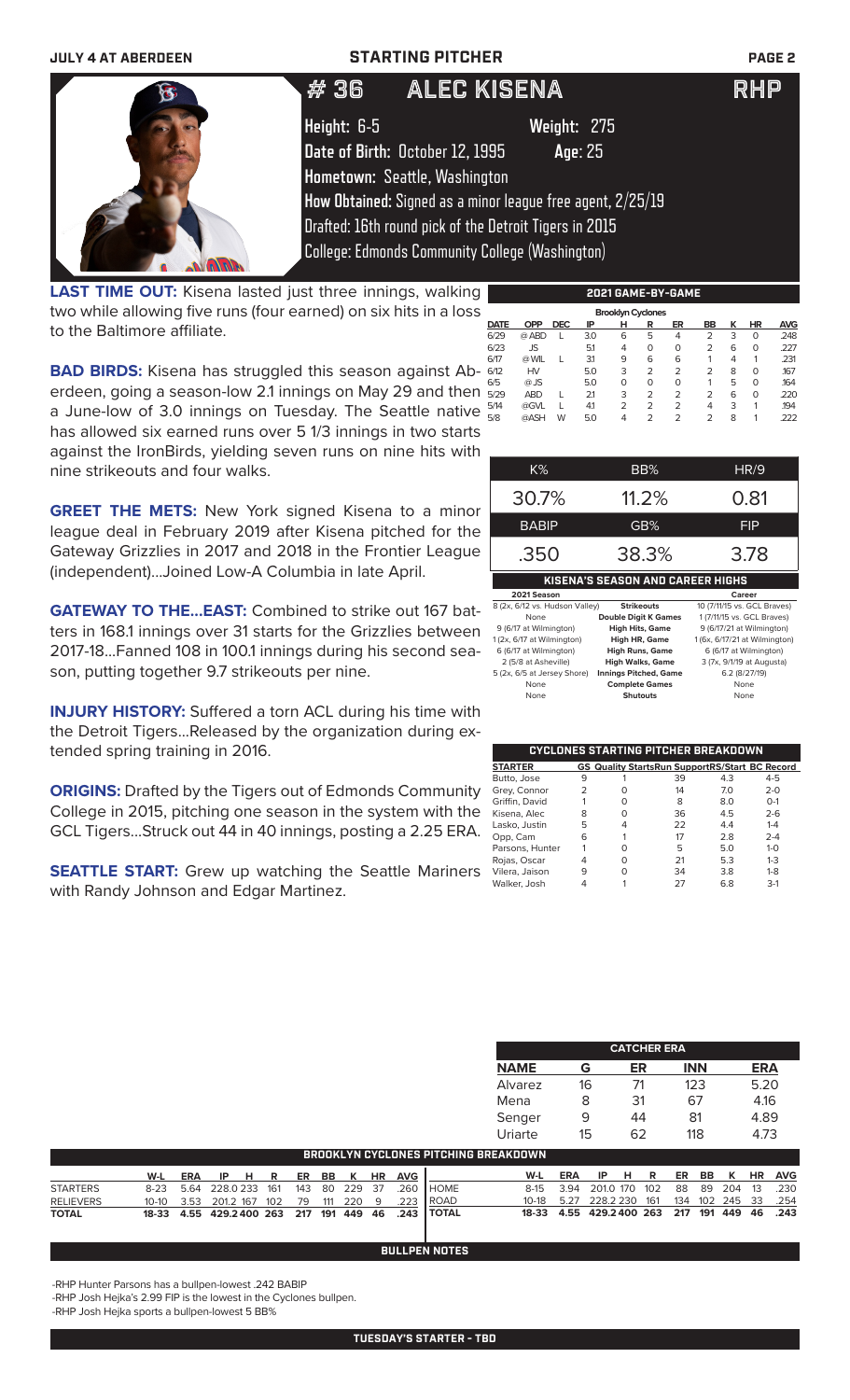| <b>JULY 4 AT ABERDEEN</b>                                                                                                                                                                                             |                                                                          | <b>BATTING PAGES</b>                                                                                                                                                                                                                                                                                                                                                                                                                                                                                 | <b>PAGE 3</b>                                                                                                                                                                             |
|-----------------------------------------------------------------------------------------------------------------------------------------------------------------------------------------------------------------------|--------------------------------------------------------------------------|------------------------------------------------------------------------------------------------------------------------------------------------------------------------------------------------------------------------------------------------------------------------------------------------------------------------------------------------------------------------------------------------------------------------------------------------------------------------------------------------------|-------------------------------------------------------------------------------------------------------------------------------------------------------------------------------------------|
| <b>FRANCISCO ALVAREZ - C</b><br># 19                                                                                                                                                                                  |                                                                          |                                                                                                                                                                                                                                                                                                                                                                                                                                                                                                      | .263, 6 HR, 19 RBI, .389 wOBA, wRC+ 143                                                                                                                                                   |
| Last Game: 0-4<br><b>RISP: 8-26 (.308)</b><br>Streak:                                                                                                                                                                 | Home: 8-42 (.190)<br><b>Road: 18-57 (.316)</b><br>vs. ABD: 5-28 (.179)   | Last HR: 6/26 vs. Jersey Shore<br>Multi-Hit Games: 6 (6/30 at Aberdeen G1)<br>Multi-RBI Games: 5 (6/25 vs. Jersey Shore)                                                                                                                                                                                                                                                                                                                                                                             | Season High. Hits: 3 (6/6 at JS)<br>Season High, Runs: 3 (6/20 at WIL)<br><b>Season High, RBI:</b> 4 (6/6 at JS)<br>Season High, SB: 1 (6/3 at JS)                                        |
| No. 38 prospect in the game according to MLB Pipeline                                                                                                                                                                 |                                                                          | • Enters his fourth year in the Mets organizationCalled up from Low-A St. Lucie on Monday, May 2419 years old, turning 20 on November 19<br>• Ranks as the No. 1 prospect in the Mets system according to both MLB Pipeline and Baseball AmericaRanked as No. 4 catching prospect in baseball and the<br>• Hit .417 (20-48) with five doubles, two home runs, and 12 RBIs in 15 games with St. LucieStruck out seven times and walked 15went 2-for-4 in stolen bases                                 |                                                                                                                                                                                           |
| • Non-roster invitee to Mets Spring Training Signed with NYM as NDFA on July 2, 2018                                                                                                                                  |                                                                          |                                                                                                                                                                                                                                                                                                                                                                                                                                                                                                      |                                                                                                                                                                                           |
| ZACH ASHFORD - OF<br>#9                                                                                                                                                                                               |                                                                          |                                                                                                                                                                                                                                                                                                                                                                                                                                                                                                      | .219, 1 HR, 8 RBI, .282 wOBA, wRC+ 76                                                                                                                                                     |
| Last Game: DNP<br><b>RISP:</b> 5-15 (.300)<br><b>Streak:</b> 1 G (2-3)                                                                                                                                                | Home: 8-34 (.235)<br><b>Road:</b> 6-30 (.200)<br>vs. AB: 5-23 (.217)     | Last HR: 5/23 vs. Hudson Valley<br>Multi-Hit Games: 2 (7/2 at Aberdeen)<br>Multi-RBI Games: 2 (6/30 at Aberdeen G2)                                                                                                                                                                                                                                                                                                                                                                                  | Season High, Hits: 2 (2x, 7/2 at ABD)<br>Season High, Runs: 2 (6/6 at JS)<br><b>Season High, RBI:</b> 2 (2x, 6/30 at ABD G2)<br><b>Season High, SB:</b> 1 (2x, 6/9 vs. HV G2)             |
| • Drafted by the Mets out of Fresno State in the 6th round of the 2019 MLB Draft                                                                                                                                      |                                                                          | Enters his third year in the Mets organizationCalled up from Low-A St. Lucie on Saturday, May 22<br>• Hit .340 (17-50) in 14 games with the St. Lucie Mets in 2021, collecting three doubles and six walks with a stolen base<br>• Spent his first few games as a pro with Brooklyn in 2019, hitting .136 in 16 games before being sent to the GCL Mets (37 G, .295/2/23/.413)                                                                                                                       |                                                                                                                                                                                           |
| <b>BRETT BATY - INF</b><br># 22                                                                                                                                                                                       |                                                                          |                                                                                                                                                                                                                                                                                                                                                                                                                                                                                                      | .323, 6 HR, 32 RBI, .416 WOBA, WRC+ 160                                                                                                                                                   |
| Last Game: 1-4                                                                                                                                                                                                        | Home: 15-65 (.231)                                                       | Last HR: 6/26 vs. Jersey Shore                                                                                                                                                                                                                                                                                                                                                                                                                                                                       | Season High, Hits: 4 (5/19 vs. HV)                                                                                                                                                        |
| <b>RISP: 18-48 (.375)</b><br><b>Streak:</b> 4 G (6-12)                                                                                                                                                                | Road: 38-99 (.384)<br>vs. ABD: 10-30 (.333)                              | Multi-Hit Games: 15 (7/2 at Aberdeen)<br>Multi-RBI Games: 9 (6/20 at Wilmington)                                                                                                                                                                                                                                                                                                                                                                                                                     | Season High, Runs: 2 (6x, 7/2 at ABD)<br><b>Season High, RBI:</b> $4$ (2x, $6/3$ at JS)<br><b>Season High, SB: 1 (4x, 7/2 at ABD)</b>                                                     |
| • Joined the Alternate Training Site in Brooklyn in 2020                                                                                                                                                              |                                                                          | • Enters his third year in the Mets organizationRated as the No. 4 prospect in the Mets system and the No. 94 prospect in baseball according to MLB Pipeline<br>• Earned a non-roster invitation to Spring Training in 2021, collecting a double and a single in 10 games and 10 at-bats                                                                                                                                                                                                             |                                                                                                                                                                                           |
|                                                                                                                                                                                                                       |                                                                          | • Spent the majority of his first pro season with Kingsport (R) before a promotion to Brooklyn to finish the 2019 season, winning the league title with the Cyclones<br>• Committed to the University of Texas before being drafted in the first round (12th overall) in 2019                                                                                                                                                                                                                        |                                                                                                                                                                                           |
| # 11<br><b>CODY BOHANEK - INF</b><br>Last Game: 1-3, BB, R                                                                                                                                                            | Home: 6-31 (.194)                                                        | Last HR: 6/30 at Aberdeen G1                                                                                                                                                                                                                                                                                                                                                                                                                                                                         | .228, 3 HR, 9 RBI, .331 wOBA, wRC+ 107<br>Season High, Hits: 3 (5/5 at Asheville)                                                                                                         |
| <b>RISP:</b> 2-23 (.087)<br><b>Streak:</b> 1 G (1-3)                                                                                                                                                                  | <b>Road: 13-58 (.224)</b><br>vs. ABD: 3-16 (.187)                        | Multi-Hit Games: 4 (6/27 vs. Jersey Shore)<br>Multi-RBI Games: 2 (6/30 at Aberdeen G2)                                                                                                                                                                                                                                                                                                                                                                                                               | Season High, Runs: 2 (2x, 6/15 at Wil)<br><b>Seaon High, RBI:</b> 2 (2x, 6/30 at ABD G2)<br><b>Season High, SB:</b> 1 (2x, 6/27 vs. JS)                                                   |
| exchange for OF Ross Adolph, INF Luis Santana, and C Scott Manea                                                                                                                                                      |                                                                          | • Enters his third year in the Mets organization and his fifth as a professionalTraded from Houston to the Mets in January of 2019 along with 3B J.D. Davis in                                                                                                                                                                                                                                                                                                                                       |                                                                                                                                                                                           |
|                                                                                                                                                                                                                       |                                                                          | • Returns from Triple-A Syracuse 5/12-6/8 and 6/24: 21 G, 179/.338/.268 with three doubles, a triple, and a home run with 11 walks<br>Broke camp with Brooklyn: 5 G, .313/.500/.500 with a home run a two RBIs before the call up<br>• Originally drafted by Houston in the 30th round of the 2017 MLB Draft from the University of Illinois-Chicago                                                                                                                                                 |                                                                                                                                                                                           |
| <b>ANTOINE DUPLANTIS - OF</b>                                                                                                                                                                                         |                                                                          |                                                                                                                                                                                                                                                                                                                                                                                                                                                                                                      | .247, 2 HR, 12 RBI, .301 wOBA, wRC+ 88                                                                                                                                                    |
| Last Game: 0-5<br><b>RISP:</b> 8-33 (.242)<br>Streak:                                                                                                                                                                 | Home: 10-64 (.156)<br><b>Road:</b> 34-110 (.309)<br>vs. ABD: 8-32 (.250) | Last HR: 6/18 at Wilmington<br><b>Multi-Hit Games:</b> 12 (7/2 at Aberdeen)<br>Multi-RBI Games: 2 (6/18 at Wilmington)                                                                                                                                                                                                                                                                                                                                                                               | Season High, Hits: 4 (5/16 at Greenville)<br><b>Season High, Runs:</b> 4 (5/16 at Greenville)<br>Season High, RBI: 2 (2x, 6/18 at Wilmington)<br>Season High, SB: 1 (3x, 7/2 at Aberdeen) |
| • Recorded eight outfield assists in 47 games to lead Brooklyn in 2019<br>finished a season at LSU hitting lower than .316                                                                                            |                                                                          | · Enters his third year in the Mets organization Spent his draft year with Brooklyn and scored the game-winning run against Lowell in the 2019 NYPL Championship<br>• Finished his LSU career with 359 hits, most in school history and second-most in SEC history behind fellow Mets MiLB outfielder Jake Mangum (383 hits)Never<br>• Mets 12th round pick, 2019Also drafted in the 19th round by Cleveland in 2018Brother Armond, holds the world record in the pole vault with a height of 6.18m. |                                                                                                                                                                                           |
| # 20 JOE GENORD - INF                                                                                                                                                                                                 |                                                                          |                                                                                                                                                                                                                                                                                                                                                                                                                                                                                                      |                                                                                                                                                                                           |
| Last Game: $2-4$ . $R$                                                                                                                                                                                                | Home: 9-56 (.161)                                                        | <b>Last HR:</b> 6/20 at Wilmington                                                                                                                                                                                                                                                                                                                                                                                                                                                                   | .219, 7 HR, 15 RBI, .299 wOBA, wRC+ 87<br>Season High, Hits: 3 (2x, 5/19 vs. HV)                                                                                                          |
| <b>RISP:</b> 5-33 (.152)<br><b>Streak: 1 G (2-4)</b>                                                                                                                                                                  | Road: 22-92 (.239)<br>vs. ABD: 4-24 (.167)                               | Multi-Hit Games: 6 (7/3 at Aberdeen)<br>Multi-RBI Games: 3 (6/1 at Jersey Shore)                                                                                                                                                                                                                                                                                                                                                                                                                     | Season High, Runs: 3 (2x, 5/19 vs. HV)<br>Season High, RBI: 3 (5/8 at Asheville)<br>Season High, SB: 1 (6/18 at Wilmington)                                                               |
| • Two-time All-AAC honoree who led USF in home runs in each of his three seasons<br>• Mets 9th round pick in 2019 out of South Florida                                                                                |                                                                          | • Enters his third year in the Mets organizationNamed to the NYPL All-Star team and won a league title with Brooklyn in 2019<br>• Led the Cyclones with nine home runs and 44 RBIsEarned Player of the Week honors with the Cyclones during the week of July 7.                                                                                                                                                                                                                                      |                                                                                                                                                                                           |
| • Also drafted by the Los Angeles Dodgers in the 19th round of the 2015 draft.                                                                                                                                        |                                                                          |                                                                                                                                                                                                                                                                                                                                                                                                                                                                                                      |                                                                                                                                                                                           |
| <b>LUIS GONZALEZ - INF</b><br># 10<br>Last Game: 0-4                                                                                                                                                                  | Home:                                                                    | Last HR:                                                                                                                                                                                                                                                                                                                                                                                                                                                                                             | .000, 0 HR, 0 RBI, .000 w0BA, wRC+ -100<br><b>Season High, Hits:</b>                                                                                                                      |
| $RISP: 0-2$<br>Streak:                                                                                                                                                                                                | <b>Road: 0-11</b><br>vs. ABD: 0-11                                       | <b>Multi-Hit Games:</b><br><b>Multi-RBI Games:</b>                                                                                                                                                                                                                                                                                                                                                                                                                                                   | <b>Season High, Runs:</b><br>Season High, RBI:<br>Season High, SB:                                                                                                                        |
| • Played three games with Low-A St. Lucie, going 3-12 with a double<br>• Career .253 hitter in 587 games and 2,151 at-bats with Cincinnati and New York farm systems.<br>• Signed with the Reds in September of 2012. |                                                                          | • Enters his first season in the Mets organization, signing a minor league deal with New York on May 30, 2021.<br>Spent seven seasons in the Cincinnati farm system, reaching as high as Triple-A Louisville in 2019.                                                                                                                                                                                                                                                                                |                                                                                                                                                                                           |
| #35 ADRIAN HERNANDEZ - OF                                                                                                                                                                                             |                                                                          |                                                                                                                                                                                                                                                                                                                                                                                                                                                                                                      | .133, 1 HR, 2 RBI, .148 wOBA, wRC+ -8                                                                                                                                                     |
| Last Game: 1-4<br><b>RISP: 3-178(.167)</b><br><b>Streak:</b> 1 G (1-4)                                                                                                                                                | Home: 7-34 (.206)<br><b>Road: 5-46 (.109)</b><br>vs. ABD: 4-21 (.190)    | Last HR:<br>Multi-Hit Games: 1 (5/25 vs. Aberdeen)<br><b>Multi-RBI Games:</b>                                                                                                                                                                                                                                                                                                                                                                                                                        | Season High, Hits: 2 (5/25 vs. Aberdeen)<br>Season High, Runs: 1 (2x 6/25 vs. JS)<br><b>Season High, RBI:</b> 1 (2x 6/22 vs. JS)<br>Season High, SB:                                      |
| • Hit .261 with five homers and 34 RBIs in 63 games in the Dominican Summer League in 2018.<br>• Signed for \$1.5 million by the Mets as a non-drafted international free agent in 2017                               |                                                                          | • Returned from the Development List June 22stayed and worked out with Brooklyn from June 8-21.<br>• Enters his fifth year in the Mets organizationreceived 5/8 from extended spring training after the injury to OF Scott Ota.<br>• Ranked the No. 30 Prospect in the NYM system by MLB PipelineLimited to four games with the GCL Mets in 2019 due to hamstring injuries.                                                                                                                          |                                                                                                                                                                                           |
| #2<br><b>RONNY MAURICIO - INF</b>                                                                                                                                                                                     |                                                                          |                                                                                                                                                                                                                                                                                                                                                                                                                                                                                                      | .228, 8 HR, 27 RBI, .304 wOBA, wRC+ 90                                                                                                                                                    |
| Last Game: DNP<br>RISP: 9-49 (.200)<br><b>Streak:</b> 1 G (1-3)                                                                                                                                                       | <b>Home: 8-72</b><br><b>Road: 35-108</b><br>vs. ABD: 4-24 (.167)         | Last HR: 6/30 at Aberdeen G2<br>Multi-Hit Games: 8 (6/22 vs. Jersey Shore)<br>Multi-RBI Games: 8 (6/30 at Aberdeen G2)                                                                                                                                                                                                                                                                                                                                                                               | Season High, Hits: 3 (4x, 6/17 at Wilmington)<br>Season High, Runs: 2 (6x, 6/20 at WIL)<br>Seaon High, RBI: 4 (2x, 5/16 at Greeville)<br><b>Season High, SB: 2 (6/27 vs. JS)</b>          |

• Enters his fifth year in the Mets organization...Rated as the No. 2 prospect in the Mets system and the No. 58 prospect in baseball according to *MLB Pipeline* • Non-roster invitee to Spring Training for the third consecutive season...Spent 2020 at the Mets Alternate Site and had one at-bat with the Tigres del Licey in the Dominican Winter League

• Named a South Atlantic League mid-season All-Star with Columbia (A) in 2019

• Won the 2018 GCL Mets Sterling Award, given to the team's most valuable player...Signed with the Mets as a 16-year-old on July 2, 2017.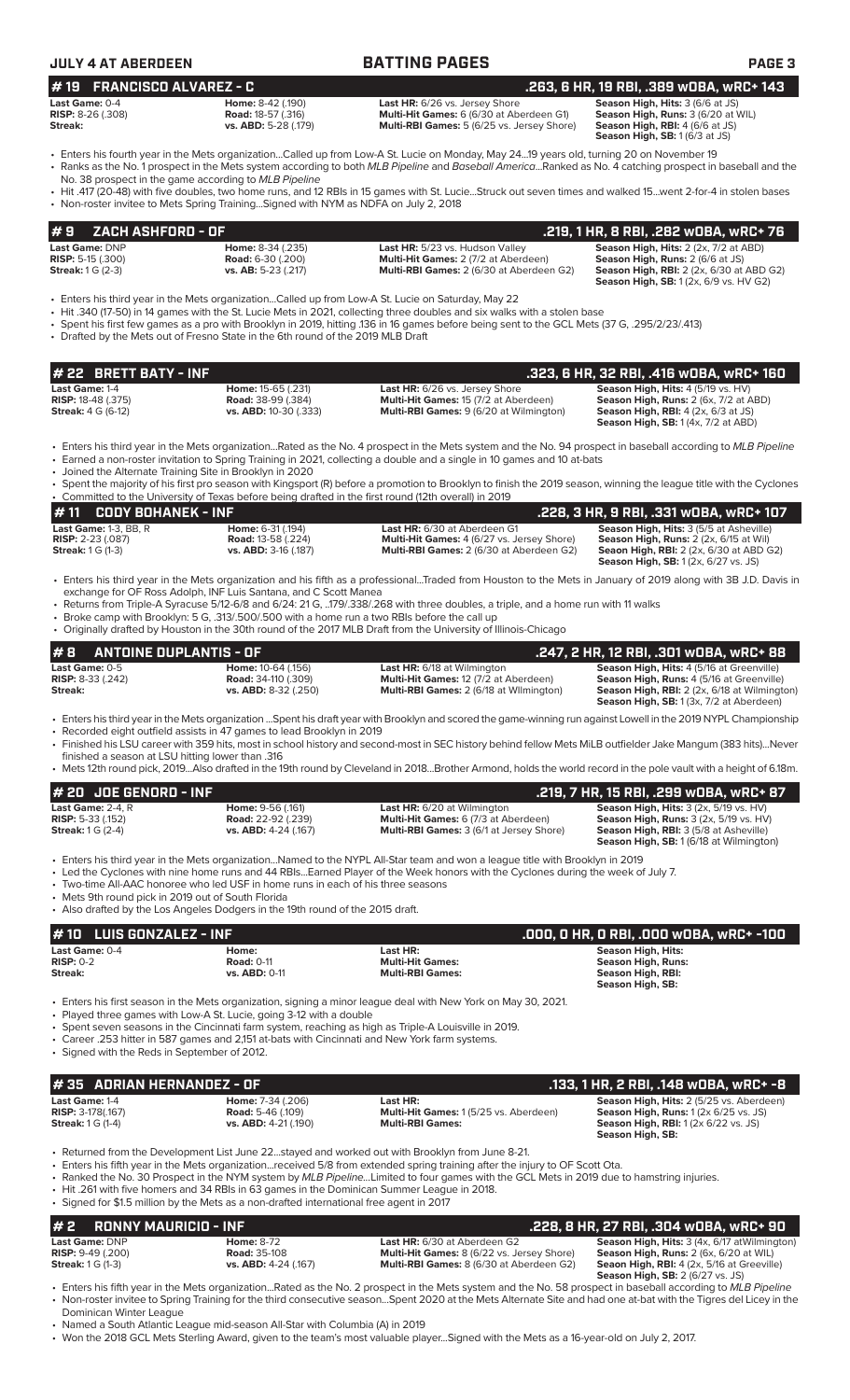| JULY 4 AT ABERDEEN                                           |                                                               | <b>BATTING PAGES</b>                                                           | <b>PAGE 4</b>                                                                                                                                                |
|--------------------------------------------------------------|---------------------------------------------------------------|--------------------------------------------------------------------------------|--------------------------------------------------------------------------------------------------------------------------------------------------------------|
| # 16 JOSE MENA - C                                           |                                                               |                                                                                | .174, 1 HR, 4 RBI, .247 wOBA, wRC+ 54                                                                                                                        |
| <b>Last Game:</b> DNP<br><b>RISP:</b> 2-12 (.167)<br>Streak: | <b>Home: 1-18</b><br><b>Road: 6-24</b><br><b>vs. ABD: 1-9</b> | Last HR:<br>Multi-Hit Games: 1 (6/20 at Wilmington)<br><b>Multi-RBI Games:</b> | Season High, Hits: 3 (6/20 at Wilmington)<br><b>Season High, Runs: 2 (6/30 at ABD G2)</b><br><b>Season High, RBI:</b> 1(4x, 6/23 vs. JS)<br>Season High, SB: |
| • Enters his sixth year in the Mets organization             |                                                               |                                                                                |                                                                                                                                                              |

• Won a 2019 NYPL Championship with Brooklyn, posting his best offensive season as a professional, posting career highs in batting average, hits, home runs, RBIs, and runs

- Has caught 81% of would-be base stealers (51 of 81) in his previous four seasons in the system.
- Signed with the Mets on June 22, 2016 as international free agent.

| <b>LUKE RITTER - INF</b><br>#19                                                   |                                                                                                                                                                                  |                                                                                                                                                                                                                                                                                                                                                                                                          | .229, 9 HR, 31 RBI, .325 wOBA, wRC+ 103                                                                                                                                          |
|-----------------------------------------------------------------------------------|----------------------------------------------------------------------------------------------------------------------------------------------------------------------------------|----------------------------------------------------------------------------------------------------------------------------------------------------------------------------------------------------------------------------------------------------------------------------------------------------------------------------------------------------------------------------------------------------------|----------------------------------------------------------------------------------------------------------------------------------------------------------------------------------|
| Last Game: 1-4<br><b>RISP:</b> 10-44 (.227)<br><b>Streak: 2 G (3-8)</b>           | Home: 10-60 (.167)<br><b>Road: 26-94 (.277)</b><br>vs. ABD: 10-27 (.370)                                                                                                         | Last HR: 6/29 at Aberdeen<br><b>Multi-Hit Games: 9 (7/2 at Aberdeen)</b><br>Multi-RBI Games: 7 (7/2 at Aberdeen)                                                                                                                                                                                                                                                                                         | Season High, Hits: 3 (5/11 at Greenville)<br>Season High, Runs: 2 (2x, 6/20 at WIL)<br><b>Season High, RBI:</b> 6 (6/20 at Wilmington)<br>Season High, SB: 1(5/12 at Greenville) |
| • Two-time First Team All-AAC honoree                                             | • Led Brooklyn in 2019 in games played (68), runs (39), doubles (15), and walks (33)<br>• Played linebacker at Rockhurst High School and set the school record with 184 tackles. | • Enters his third year in the Mets organizationWon a New York-Penn League title with Brooklyn in 2019<br>• Mets 7th-round pick in 2019 from Wichita StateAlso drafted by the Minnesota Twins in the 37th round of the 2018 MLB Draft                                                                                                                                                                    |                                                                                                                                                                                  |
| <b>LT STRUBLE - OF</b><br>#4                                                      |                                                                                                                                                                                  |                                                                                                                                                                                                                                                                                                                                                                                                          | .243, 0 HR, 3 RBI, .347 wOBA, wRC+ 117                                                                                                                                           |
| Last Game: 1-3, 2 RBI, R<br><b>RISP:</b> 3-12 (.333)<br><b>Streak:</b> 3 G (4-10) | Home: 6-19 (.316)<br><b>Road: 4-18 (.222)</b><br><b>vs. ABD: 2-6</b>                                                                                                             | Last HR:<br>Multi-Hit Games: 1 (6/25 vs. Jersey Shore)<br>Multi-RBI Games: 2 (7/3 at Aberdeen)                                                                                                                                                                                                                                                                                                           | Season High, Hits: 2 (6/25 vs. JS)<br>Season High, Runs: 1 (5x, 7/3 at ABD)<br><b>Season High, RBI:</b> 2 (2x, 7/3 at ABD)<br>Season High, SB:                                   |
|                                                                                   | • Played in the GCL in 2019, hitting .231 over 18 games during his draft year                                                                                                    | • Enters his third year in the Mets organizationReturned 6/8 from Triple-A Syracusewent 1-2 with a walk in two gamesreceived from Low-A St Lucie on 5/18.<br>• With Brooklyn 5/19-5/23: 1-5Went 6-21 (.286) with three RBIs and four walks in seven games with the St. Lucie Mets to begin the year<br>• Selected by the Mets in the 29th round in 2019 out of Felician College Hails from Hammonton, NJ |                                                                                                                                                                                  |
| <b>JUAN URIARTE - C</b>                                                           |                                                                                                                                                                                  |                                                                                                                                                                                                                                                                                                                                                                                                          | .204, 0 HR, 1 RBI, .247 w0BA, wRC+ 54                                                                                                                                            |
| Last Game: DNP                                                                    | <b>Home: 6-20</b>                                                                                                                                                                | Last HR:                                                                                                                                                                                                                                                                                                                                                                                                 | Season High, Hits: 2 (6/9 vs. HV G2)                                                                                                                                             |

**RISP:** 2-8 **Road:** 4-29 **Multi-Hit Games:** 1 (6/9 vs. Hudson Valley G2) **Season High, Runs:** 2 (5/19 vs. HV) **Streak: vs. ABD:** 1-5 **Multi-RBI Games:** 1 (6/18 at Wilmington) **Season High, RBI:** 2 (6/18 at WIL) **Season High, SB:** 

• Enters his eighth year in the Mets organization...Spent 2019 with Columbia (A) and the GCL Mets (R)

- Injured in his first at-bat with Brooklyn in 2018 on Opening Day at Staten Island, missing the entire season
- Finished 10th in batting average in the Appalachian League with Kingsport in 2017, hitting .305
- Caught 16 of 44 (36%) would-be base stealers in 2019.

• Signed with the Mets as a NDFA on July 4, 2014.

| #12 JEREMY VASOUEZ - INF                                                                      |                     |                                                  | .200. 1 HR. 3 RBI. .266 WOBA. WRC+ 66             |
|-----------------------------------------------------------------------------------------------|---------------------|--------------------------------------------------|---------------------------------------------------|
| Last Game: DNP                                                                                | <b>Home: 3-16</b>   | <b>Last HR:</b> 6/25 vs. Jersey Shore            | <b>Season High, Hits: 2 (6/25 vs. JS)</b>         |
| $RISP: 1-3$                                                                                   | <b>Road: 2-9</b>    | <b>Multi-Hit Games: 1(6/25 vs. Jersey Shore)</b> | <b>Season High, Runs:</b> 1 (3x, 7/2 at ABD)      |
| <b>Streak: 1 G (1-3)</b>                                                                      | <b>vs. ABD: 2-9</b> | <b>Multi-RBI Games: 1(6/25 vs. Jersey Shore)</b> | <b>Season High, RBI:</b> $3(6/25 \text{ vs. JS})$ |
|                                                                                               |                     |                                                  | <b>Season High, SB: 1 (7/2 at ABD)</b>            |
| Enters bis fifth ceases in the Mete examination. Desaived from Dauble A Dinghamton on June 22 |                     |                                                  |                                                   |

• Enters his fifth season in the Mets organization...Received from Double-A Binghamton on June 22

• Played 32 games with the RumblePonies this season, hitting .171 (18-105) with one double, one home run, and 11 RBIs.

• Played with Brooklyn in 2017, hitting .225 with one home run and eight RBIs in 31 games.

• Drafted by the Mets in the 28th round of the 2017 MLB Draft from Nova Southeastern in his home state of Florida...Is from Palm City, FL.

|        | Hardest Hit Balls - 2021 (not all games listed- from available Trackman data) |                         |                  |                   |  |      |                          |                           |           |                        |
|--------|-------------------------------------------------------------------------------|-------------------------|------------------|-------------------|--|------|--------------------------|---------------------------|-----------|------------------------|
| Date   | Player                                                                        | <b>Upponent</b>         | <b>Exit Velo</b> | Result            |  | Date | Player                   | <b>Opponent</b>           | Exit Velo | Result                 |
| 6/12   | Francisco Alvarez                                                             | vs. Hudson Valley 112.5 |                  | Double            |  | 6/5  | <b>Francisco Alvarez</b> | at Jersey Shore           | 108.7     | <b>Ground Ball Out</b> |
| 6/11   | Brett Baty                                                                    | vs. Hudson Valley 111.2 |                  | <b>Ground Out</b> |  | 6/2  | <b>Francisco Alvarez</b> | at Jersey Shore           | 108.7     | Single                 |
| 6/29   | Ronny Mauricio                                                                | at Aberdeen             | 110.4            | Single            |  | 6/16 | Ronny Mauricio           | at Wilmington             | 107.5     | Home Run               |
| 7/3    | Luis Gonzalez                                                                 | at Aberdeen             | 109.9            | Ground Out        |  | 6/15 | Ronny Mauricio           | at Wilmington             | 107.2     | Single                 |
| 6/1    | Adrian Hernandez at Jersey Shore                                              |                         | 109.8            | Home Run          |  | 6/9  | Brett Baty               | vs. Hudson ValleyG2 107.3 |           | Double                 |
| 6/6    | Francisco Alvarez                                                             | at Jersev Shore         | 109.7            | Single            |  | 5/23 | Havden Senger            | vs. Hudson Vallev         | 107       | Home Run               |
| 6/1    | Ronny Mauricio                                                                | at Jersey Shore         | 109.6            | <b>Triple</b>     |  | 5/29 | Ronny Mauricio           | vs. Aberdeen              | 107       | Line Drive Out         |
| 6/22   | Brett Baty                                                                    | vs. Jersey Shore        | 109.2            | Double            |  | 6/6  | <b>Francisco Alvarez</b> | at Jersey Shore           | 106.9     | Double                 |
| 6/15   | Francisco Alvarez                                                             | at Wilmington           | 109.2            | Single            |  | 6/30 | <b>Francisco Alvarez</b> | at Aberdeen G1            | 106.7     | Ground Ball Out        |
| 6/1    | Francisco Alvarez at Jersey Shore                                             |                         | 109.0            | Home Run          |  | 6/6  | Joe Genord               | at Jersey Shore           | 106.6     | <b>Ground Ball Out</b> |
| $5/25$ | Francisco Alvarez vs. Aberdeen                                                |                         | 109              | Single            |  | 7/3  | Luke Ritter              | at Aberdeen               | 106.5     | Line Drive Single      |

# **Recent Home Run Chart**

| ∥Date | Plaver                                       | <b>Opponent</b>            | Exit Velo | Launch Angle | Distance |      | Antoine Duplantis                           | at Wilmington              |           |      |         |
|-------|----------------------------------------------|----------------------------|-----------|--------------|----------|------|---------------------------------------------|----------------------------|-----------|------|---------|
| 6/4   | Francisco Alvarez at Jersey Shore            |                            | 104.7 mph | 29.9         | 407 ft.  |      | Blake Tiberi                                | at Wilmington              |           |      |         |
| 6/5   | Ronny Mauricio                               | at Jersev Shore            | 102 mph   | 30.2         | 447 ft.  | 6/19 | Luke Ritter                                 | at Wilmington              | $107$ mph |      | 453 ft. |
|       | Joe Genord                                   | at Jersev Shore            | 99 mph    | 25           | 384 ft.  | 6/25 | Jeremy Vasquez vs. Jersey Shore 93.6 mph    |                            |           | 27.9 | 348 ft. |
| 6/6   | Brett Baty                                   | at Jersey Shore 97.4 mph   |           | 26.3         | 387 ft.  |      | Francisco Alvarez vs. Jersey Shore 99.1 mph |                            |           | 28.3 | 391 ft. |
| 6/9   | Cody Bohanek                                 | vs. Hudson Valley 103 mph  |           | 27           | 405 ft.  | 6/26 | Brett Baty                                  | vs. Jersey Shore 103.8 mph |           | 19.8 | 370 ft. |
|       | Gerson Molina                                | vs. Hudson Valley 98.4 mph |           | 29           | 390 ft.  |      | Francisco Alvarez vs. Jersey Shore 97.4 mph |                            |           | 24.4 | 369 ft. |
|       | Brett Baty                                   | vs. Hudson Valley 91 mph   |           | 32           | 342 ft.  | 6/29 | Luke Ritter                                 | at Aberdeen                | $101$ mph | 35.8 | 417 ft. |
| 6/12  | Francisco Alvarez vs. Hudson Valley 99.5 mph |                            |           | 29           | 381 ft.  | 6/30 | Cody Bohanek                                | at Aberdeen G1             | 102.3 mph | 25.6 | 436 ft. |
| 6/16  | Ronny Mauricio                               | at Wilmington              | 107.5 mph | 22           | 426 ft.  | 6/30 | Ronny Mauricio                              | at Aberdeen G2             | 104 mph   | 24.5 | 417 ft. |
| 6/17  | Blake Tiberi                                 | at Wilmington              |           |              |          |      |                                             |                            |           |      |         |
| 6/18  | Luke Ritter                                  | at Wilmington              |           |              |          |      |                                             |                            |           |      |         |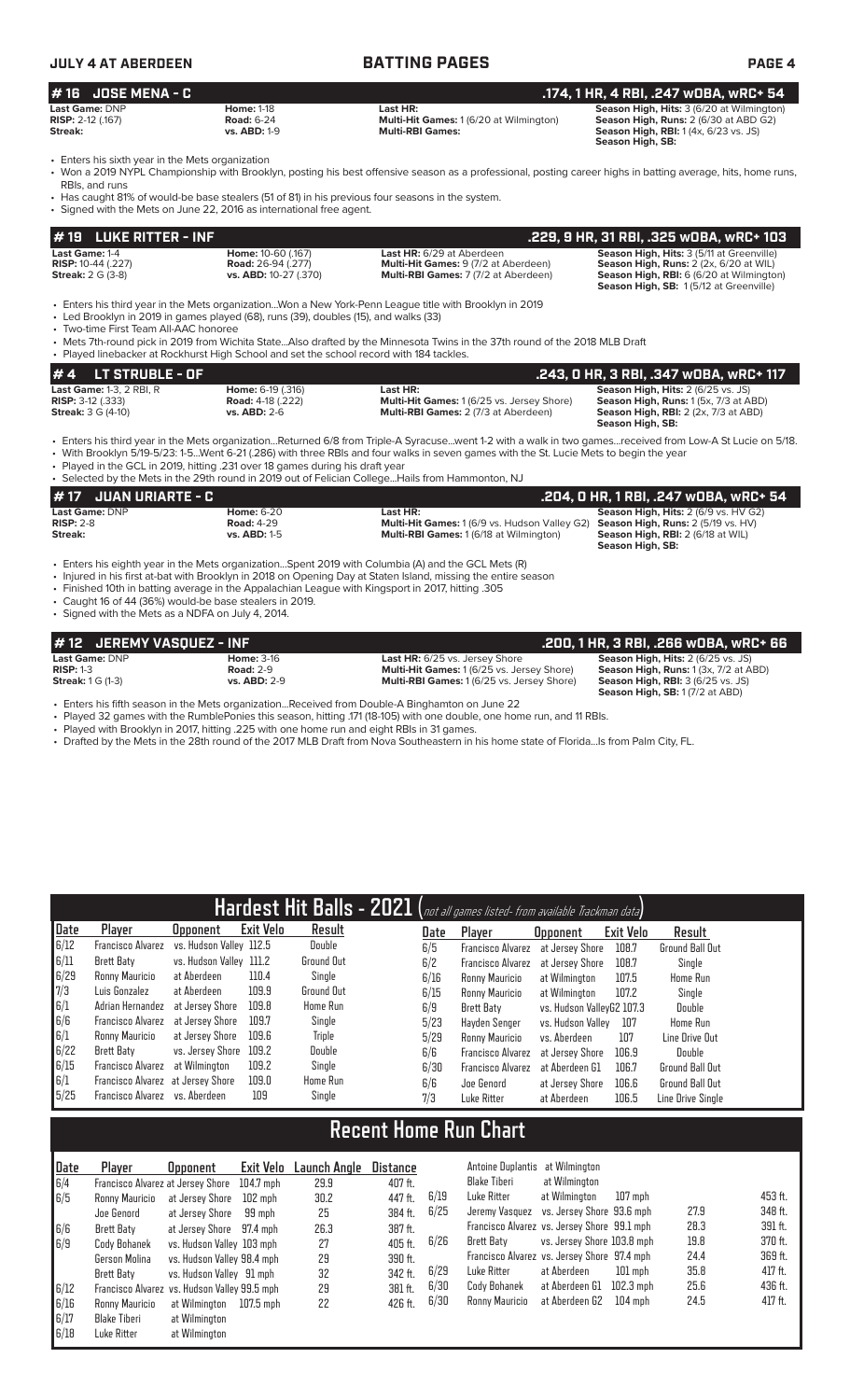| #18                                                | <b>ANDREW EDWARDS - LHP</b>                                                                                                                           | 27.5% K%, 14.3% BB%, 2.18 ERA, 15 G                                                                                                                                                                |          |
|----------------------------------------------------|-------------------------------------------------------------------------------------------------------------------------------------------------------|----------------------------------------------------------------------------------------------------------------------------------------------------------------------------------------------------|----------|
| Last App: 7/2 at ABD<br>Leadoff: 2-17              | Last Loss: 6/19 at WIL<br><b>Inherited Runners/Stranded: 5/5</b>                                                                                      | SV/OP (Last): 1/1 (6/15 at WIL)                                                                                                                                                                    | Holds:   |
|                                                    |                                                                                                                                                       | . Enters his third year in the Mets organizationStruck out the final batter in Game 3 of the 2019                                                                                                  |          |
|                                                    | • Spent the entire 2019 season with the Cyclones, collecting three saves                                                                              | NYPL Championship Series to win Brooklyn's first outright minor league title in team history                                                                                                       |          |
|                                                    |                                                                                                                                                       | . Went to New Mexico State for two seasons after pitching a pair of campaigns for Central Arizona.                                                                                                 |          |
| #46                                                | <b>JOSH HEJKA - RHP</b>                                                                                                                               | 16.8 K%, 5.0 BB%, 3.42 ERA, 10 G                                                                                                                                                                   |          |
| Last App: 7/3 at ABD<br>Leadoff: 5-20              | Last Loss:<br>Inherited Runners/Stranded: 10/5                                                                                                        | SV/OP (Last):                                                                                                                                                                                      | Holds: 2 |
|                                                    |                                                                                                                                                       | · Returns to Brooklyn after spending time with Binghamton (6/3-6/9) and Syracuse (6/10-6/18).<br>Enters his third year in the Mets organizationWon a 2019 NYPL title with Brooklyn, splitting time |          |
|                                                    | with the Cyclones and Kingsport Mets                                                                                                                  | · Signed as a minor league free agent in mid-summer after pitching in six games with the Westside                                                                                                  |          |
|                                                    | Wolly Mammoths in the United Shore Baseball League<br>· Pitched all four years at Johns Hopkins, switching to submarine later in his career.          |                                                                                                                                                                                                    |          |
| #5                                                 | <b>BRIAN METOYER - RHP</b>                                                                                                                            | 33.3 K%, 13 BB%, 3.86 ERA, 9 G                                                                                                                                                                     |          |
| Last App: 6/15 at WIL                              | <b>Last Loss:</b><br>5/15 at GVL                                                                                                                      | <b>SV/OP (Last):</b> 1/1 (6/3 at JS)                                                                                                                                                               | Holds:   |
|                                                    | Leadoff: 4-12, 2 BB, HBP Inherited Runners/Stranded: 4/3                                                                                              |                                                                                                                                                                                                    |          |
| <b>GCL Mets and Kingsport Mets</b>                 |                                                                                                                                                       | · Enters his fourth year in the Mets orgWon a New York Penn League title with Brooklyn in 2019<br>· Struck out 40 batters over 28.2 innings with BrooklynSpent his first professional season with  |          |
|                                                    | drafted by a MLB team in school history                                                                                                               | • Joins Ronnie Robbins (30th, 1981 - Toronto) as the only two LSU-Alexandria Generals to be                                                                                                        |          |
|                                                    | · Native of Natchitoches (NACK-ah-tish), the oldest city in Louisiana (est. 1714).                                                                    |                                                                                                                                                                                                    |          |
| # 43                                               | <b>BRYCE MONTES DE OCA - RHP</b>                                                                                                                      | 29.9 K%, 19.5 BB%, 2.50 ERA, 13 G                                                                                                                                                                  |          |
| Last App: 7/2 at ABD<br>Leadoff: 4-13, 4 BB        | Last Loss:<br><b>Inherited Runners/Stranded: 2/2</b>                                                                                                  | <b>SV/OP (Last):</b> 2/2 (7/2 at ABD)                                                                                                                                                              | Holds: 1 |
|                                                    |                                                                                                                                                       | · Enters his fourth year in the Mets orgHas not pitched as a professional due to injuries                                                                                                          |          |
| nerve transposition                                |                                                                                                                                                       | • Underwent Tommy John surgery as a high school junior and missed 2016 after having ulnar                                                                                                          |          |
|                                                    | White Sox in the 14th round of the 2015 MLB Draft.                                                                                                    | • Previously drafted by Washington in the 15th round of the 2017 MLB Draft and by the Chicago                                                                                                      |          |
| #38                                                | <b>COLBY MORRIS - RHP</b>                                                                                                                             | 19.0 K%, 16.5 BB%, 4.67 ERA, 9 G                                                                                                                                                                   |          |
| Last App: 7/2 at ABD<br><b>Leadoff: 4-14, 3 BB</b> | <b>Last Loss:</b><br><b>Inherited Runners/Stranded: 4/0</b>                                                                                           | SV/OP (Last):                                                                                                                                                                                      | Holds:   |
|                                                    | • Made four scoreless appearances in relief for the St. Lucie Mets to being 2021<br>• Minor League free agent signingpitched at Middlebury in Vermont | · Enters his first season in the Mets organizationcalled up from Low-A St. Lucie on May 20                                                                                                         |          |
| #9                                                 | <b>CONNOR O'NEIL - RHP</b>                                                                                                                            | 10.7 K%, 10.7 BB%, 4.26 ERA, 3 G                                                                                                                                                                   |          |
| Last App: 6/30atABDG2 Last Loss:<br>Leadoff: 2-6   | <b>Inherited Runners/Stranded: 4/1</b>                                                                                                                | SV/OP (Last):                                                                                                                                                                                      | Holds:   |
|                                                    |                                                                                                                                                       | • Enters his fifth year in the Mets organizationreceived from Double-A Binghamton on 6/20                                                                                                          |          |
|                                                    | • Has not pitched in 2021Last pitched for Advanced-A St. Lucie in 2019                                                                                | · Spent his first professional season with Brooklyn in 2017, pitching 19 times in relief                                                                                                           |          |
|                                                    |                                                                                                                                                       | • Drafted by the Mets in the 7th round of the 2017 MLB Draft from Cal State-Northridge                                                                                                             |          |
| #26                                                | <b>MICHEL OTANEZ - RHP</b>                                                                                                                            | 24.0 K%, 19 BB%, 6.35 ERA, 15 G                                                                                                                                                                    |          |
| Last App: 7/1 at ABD                               | <b>Last Loss:</b>                                                                                                                                     | <b>SV/OP (Last): 0/2 (BS vs. JS)</b>                                                                                                                                                               | Holds: 1 |
| Leadoff: 2-15                                      | <b>Inherited Runners/Stranded: 14/4</b>                                                                                                               |                                                                                                                                                                                                    |          |
|                                                    | • Returns to Brooklyn for the second assignment in a row                                                                                              | • Enters his sixth year in the Mets orgNo. 26 prospect in the system according to MLB Pipeline                                                                                                     |          |
|                                                    |                                                                                                                                                       | • Pitched with the Cyclones and won an NYPL title in 2019 and also spent time with Kingsport                                                                                                       |          |
|                                                    |                                                                                                                                                       | • Missed 2017 due to injuryStruck out 21 batters in 21.1 innings with the DSL Mets1 in 2016.                                                                                                       |          |
| #44                                                | <b>HUNTER PARSONS - RHP</b>                                                                                                                           | 23.3 K%, 16.7 BB%, 5.68 ERA, 7 G                                                                                                                                                                   |          |
| Last App: 7/2 at ABD<br><b>Leadoff: 1-9, 3 BB</b>  | <b>Last Loss:</b><br><b>Inherited Runners/Stranded: 4/2</b>                                                                                           | SV/OP (Last):                                                                                                                                                                                      | Holds:   |
|                                                    | • Enters his third year in the Mets orgCalled up from Low-A St. Lucie on May 20                                                                       |                                                                                                                                                                                                    |          |
|                                                    | • Pitched with the Cyclones and won an NYPL title in 2019                                                                                             | • Made four relief appearances with the Mets (A-), striking out 18 in 10 innings (45% K rate).                                                                                                     |          |
| #48                                                | <b>MITCH RAGAN - RHP</b>                                                                                                                              | 25.6 K%, 14.1 BB%, 1.47 ERA, 12 G                                                                                                                                                                  |          |
| Last App: 7/3 at ABD                               | Last Loss: 7/3 at Aberdeen<br>Leadoff: 4-11, 4 BB, HR Inherited Runners/Stranded: 6/2                                                                 | SV/OP (Last): 2/5 (6/30 at ABD G2) Holds: 1                                                                                                                                                        |          |
|                                                    | • Enters his third year in the Mets organizationWon a title with Brooklyn in 2019,                                                                    |                                                                                                                                                                                                    |          |
|                                                    | earning the win in the championship-clinching game against Lowell                                                                                     |                                                                                                                                                                                                    |          |
|                                                    | • Named a New York-Penn League All-Star with the Cyclones<br>• Named the 2019 Big East Pitcher of the Year with Creighton                             |                                                                                                                                                                                                    |          |
|                                                    |                                                                                                                                                       | $\bullet$ Pitched at Creighton for two seasonsspent 2017 with lowa West & 2016 with Wayne State.                                                                                                   |          |
| # 50                                               | <b>EVY RUIBAL - RHP</b>                                                                                                                               | 20%, 20 BB% 18.00 ERA, 1 G                                                                                                                                                                         |          |
| Last App: 6/29 at ABD<br>$l$ and off $1.1$         | Last Loss:<br>Inharitad Dunnarc/Strandad                                                                                                              | SV/OP (Last):<br>Holds:                                                                                                                                                                            |          |
|                                                    |                                                                                                                                                       |                                                                                                                                                                                                    |          |

**Leadoff:** 1-1 **Inherited Runners/Stranded:**

- Signed to a minor league deal on June 27 from the Florence Y'alls (Frontier League)
- Pitched in the Dodgers system from 2015-2018, reaching High-A Rancho Cucamonga • Drafted by the Dodgers in the 16th round of the 2017 MLB Draft from Notre Dame

• From Milburn, New Jersey, attending Milburn High School

|                |                         | <b>Number of Pitches Thrown</b> |    |    |     |     |     |  |  |  |
|----------------|-------------------------|---------------------------------|----|----|-----|-----|-----|--|--|--|
| <b>Pitcher</b> | Days Rest 6/29 6/30 7/1 |                                 |    |    | 7/2 | 7/3 | 7/4 |  |  |  |
| Edwards        |                         | 12                              |    |    | 22  | --  |     |  |  |  |
| Hejka          | 0                       | 52                              |    |    | --  | 35  |     |  |  |  |
| Montes de Oca  |                         |                                 |    |    | 19  |     |     |  |  |  |
| <b>Morris</b>  |                         |                                 |    |    | 27  |     |     |  |  |  |
| O'Neil         | 3                       |                                 | 36 |    |     |     |     |  |  |  |
| Otanez         | $\overline{2}$          | --                              |    | 18 | --  | --  |     |  |  |  |
| Parsons        |                         |                                 |    |    | 27  |     |     |  |  |  |
| Ragan          | 0                       | --                              | 18 |    | --  | 13  |     |  |  |  |
| Ruibal         | 4                       | 23                              |    |    |     |     |     |  |  |  |

|             |                       | <b>LAST FIVE APPEARANCES</b> |                   |          |                |          |                |                |           |  |
|-------------|-----------------------|------------------------------|-------------------|----------|----------------|----------|----------------|----------------|-----------|--|
|             | <b>ANDREW EDWARDS</b> |                              |                   |          |                |          |                |                |           |  |
| DATE        | OPP                   | DEC                          | IP                | н        | R              | ER       | ВB             | Κ              | <b>HR</b> |  |
| 6/15        | @ WIL                 | SV                           | 1.0               | $\Omega$ | 0              | O        | 1              | $\overline{2}$ | 0         |  |
| 6/19        | @ WIL                 | L                            | 1.0               | 4        | 1              | 1        | $\overline{2}$ | 1              | 0         |  |
| 6/24        | vs. JS                |                              | 1.1               | $\Omega$ | 0              | $\Omega$ | 3              | $\overline{2}$ | 0         |  |
| 6/29        | @ ABD                 |                              | 1.0               | $\Omega$ | 0              | 0        | O              | 0              | 0         |  |
| 7/2         | @ ABD                 |                              | 1.1               | 2        | O              | ∩        | $\Omega$       | 3              | 0         |  |
|             |                       |                              | <b>JOSH HEJKA</b> |          |                |          |                |                |           |  |
| <b>DATE</b> | OPP                   | <b>DEC</b>                   | IP                | н        | R              | ER       | <b>BB</b>      | Κ              | HR        |  |
| 6/15        | @SWB**                |                              | 0.1               | 2        | O              | O        | $\Omega$       | $\Omega$       | 0         |  |
| 6/19        | @ WIL                 |                              | 3.1               | 3        | 1              | 1        | O              | 1              | 0         |  |
| 6/25        | vs. JS                |                              | 2.1               | 1        | 0              | O        | O              | 4              | 0         |  |
| 6/29        | @ ABD                 |                              | 3.0               | 3        | 0              | O        | 1              | 1              | 0         |  |
| 7/3         | @ ABD                 | н                            | 2.1               | 2        | $\overline{2}$ | 0        | 1              | 2              | 0         |  |
|             | **Triple-A Syracuse   |                              |                   |          |                |          |                |                |           |  |
|             |                       |                              |                   |          |                |          |                |                |           |  |

|             |                            |            | <b>BRIAN METOYER</b> |                |   |                |          |                |             |  |  |
|-------------|----------------------------|------------|----------------------|----------------|---|----------------|----------|----------------|-------------|--|--|
| DATE        | OPP                        | DEC        | IP                   | Н              | R | ER             | BB       | Κ              | ΗR          |  |  |
| 5/23        | vs. HV                     |            | 2.0                  | $\Omega$       | 0 | 0              | 1        | 1              | 0           |  |  |
| 5/29        | vs. ABD                    |            | 1.1                  | 1              | 1 | 1              | 2        | 2              | 0           |  |  |
| 6/3         | @ JS                       | SV         | 2.0                  | 3              | 1 | 1              | 0        | 5              | 0           |  |  |
| 6/9         | vs. HV G1                  |            | 1.1                  | O              | 0 | O              | 2        | 3              | 0           |  |  |
| 6/15        | @ WIL                      | W          | 2.0                  | O              | 0 | 0              | 1        | 3              | O           |  |  |
|             | <b>BRYCE MONTES DE OCA</b> |            |                      |                |   |                |          |                |             |  |  |
| <b>DATE</b> | OPP                        | <b>DEC</b> | IP                   | н              | R | ER             | BB       | Κ              | HR          |  |  |
| 6/3         | @ JS                       | W          | 1.2                  | 1              | 0 | $\Omega$       | 1        | 4              | 0           |  |  |
| 6/9         | vs. HV G2                  | <b>SV</b>  | 2.0                  | 0              | 0 | O              | 2        | 2              | 0           |  |  |
| 6/12        | vs. HV                     | L          | 1.2                  | 2              | 2 | 1              | O        | 4              | $\mathbf 0$ |  |  |
| 6/17        | @ WIL                      |            | 2.0                  | $\overline{2}$ | 2 | 2              | 3        | 0              | $\mathbf 0$ |  |  |
| 7/2         | @ ABD                      | SV         | 1.0                  | 0              | O | $\Omega$       | 1        | $\overline{2}$ | O           |  |  |
|             |                            |            | <b>COLBY MORRIS</b>  |                |   |                |          |                |             |  |  |
| <b>DATE</b> | OPP                        | <b>DEC</b> | IP                   | н              | R | ER             | BB       | Κ              | HR          |  |  |
| 6/12        | vs. HV                     |            | 2.1                  | 3              | 1 | 1              | 0        | 1              | 0           |  |  |
| 6/16        | @ WIL                      |            | 2.0                  | $\overline{2}$ | 0 | O              | 1        | O              | 0           |  |  |
| 6/22        | vs. JS                     |            | 3.0                  | 0              | O | O              | 3        | 4              | 0           |  |  |
| 6/26        | vs. JS                     |            | 1.2                  | 4              | 1 | $\overline{2}$ | 1        | 1              | 0           |  |  |
| 7/2         | @ ABD                      | W          | 2.0                  | 0              | O | $\Omega$       | $\Omega$ | 2              | $\mathbf 0$ |  |  |

| <b>CONNOR O'NEIL</b> |               |                    |          |  |  |         |          |  |    |
|----------------------|---------------|--------------------|----------|--|--|---------|----------|--|----|
| DATE OPP             |               | DEC IP H R ER BB K |          |  |  |         |          |  | HR |
|                      | 6/20 @ WIL    |                    | 20 1 0 0 |  |  |         | $\Omega$ |  | O. |
|                      | $6/24$ vs. JS |                    | 30 D     |  |  | 1 0 0 2 |          |  |    |
|                      | 6/30 @ ABD G2 |                    | 11       |  |  | 4 3 3 1 |          |  |    |

|                       |                    |            | <b>MICHEL OTANEZ</b> |                |                |          |                |   |          |  |
|-----------------------|--------------------|------------|----------------------|----------------|----------------|----------|----------------|---|----------|--|
| DATE                  | OPP                | DEC        | IP                   | Н              | R              | ER       | ВB             | Κ | ΗR       |  |
| 6/12                  | vs. HV             |            | 0.1                  | 1              | 0              | 0        | 0              | O | 0        |  |
| 6/17                  | @ WIL              |            | 2.2                  | O              | 0              | 0        | 1              | O | 0        |  |
| 6/22                  | vs. JS             |            | 1.1                  | 1              | 0              | 0        | 2              | 1 | 0        |  |
| 6/26                  | vs. JS             | W          | 2.1                  | 2              | 1              | 1        | 0              | 5 | 0        |  |
| 7/1                   | @ ABD              |            | 0.2                  | O              | 0              | 0        | 1              | 2 | 0        |  |
| <b>HUNTER PARSONS</b> |                    |            |                      |                |                |          |                |   |          |  |
| <b>DATE</b>           | OPP                | <b>DEC</b> | IP                   | н              | R              | ER       | BB             | Κ | HR       |  |
| 5/25                  | vs. ABD            |            | 2.0                  | 1              | 0              | O        | 1              | 3 | $\Omega$ |  |
| 6/5                   | $@$ JS             |            | 3.0                  | 2              | 2              | 2        | 2              | 5 | 1        |  |
| 6/9                   | vs. HV G2          |            | 3.0                  | $\overline{2}$ | 3              | 3        | 1              | 3 | 1        |  |
| 6/13                  | vs. HV             |            | 1.0                  | $\overline{2}$ | $\overline{2}$ | 1        | 2              | 0 | 0        |  |
| 7/2                   | @ ABD              |            | 0.2                  | 0              | 2              | 2        | $\overline{2}$ | 1 | 0        |  |
|                       | <b>MITCH RAGAN</b> |            |                      |                |                |          |                |   |          |  |
| <b>DATE</b>           | OPP                | DEC        | IP                   | н              | R              | ER       | BB             | Κ | ΗR       |  |
| 6/18                  | @ WIL              | W          | 2.0                  | $\Omega$       | $\Omega$       | $\Omega$ | $\overline{2}$ | 2 | 0        |  |
| 6/23                  | vs. JS             | BS.W       | 2.2                  | O              | 1              | O        | $\overline{2}$ | 1 | 0        |  |
| 6/27                  | vs. JS             |            | 2.0                  | O              | O              | 0        | 1              | 3 | 0        |  |

| 6/27 vs.JS 2.0 0 0 0 1 3      |                   |  |  |          |
|-------------------------------|-------------------|--|--|----------|
| 6/30 @ ABD SV 0.2 2 0 0 0     |                   |  |  | $\Omega$ |
| 7/3 @ ABD BS, L 0.1 2 2 0 0 0 |                   |  |  | $\Omega$ |
|                               |                   |  |  |          |
|                               | <b>EVY RUIBAL</b> |  |  |          |
| DATE OPP DECIPH RERBBK HR     |                   |  |  |          |
| 6/29 @ ABD                    | 1.0 1 2 2 1 1     |  |  |          |
|                               |                   |  |  |          |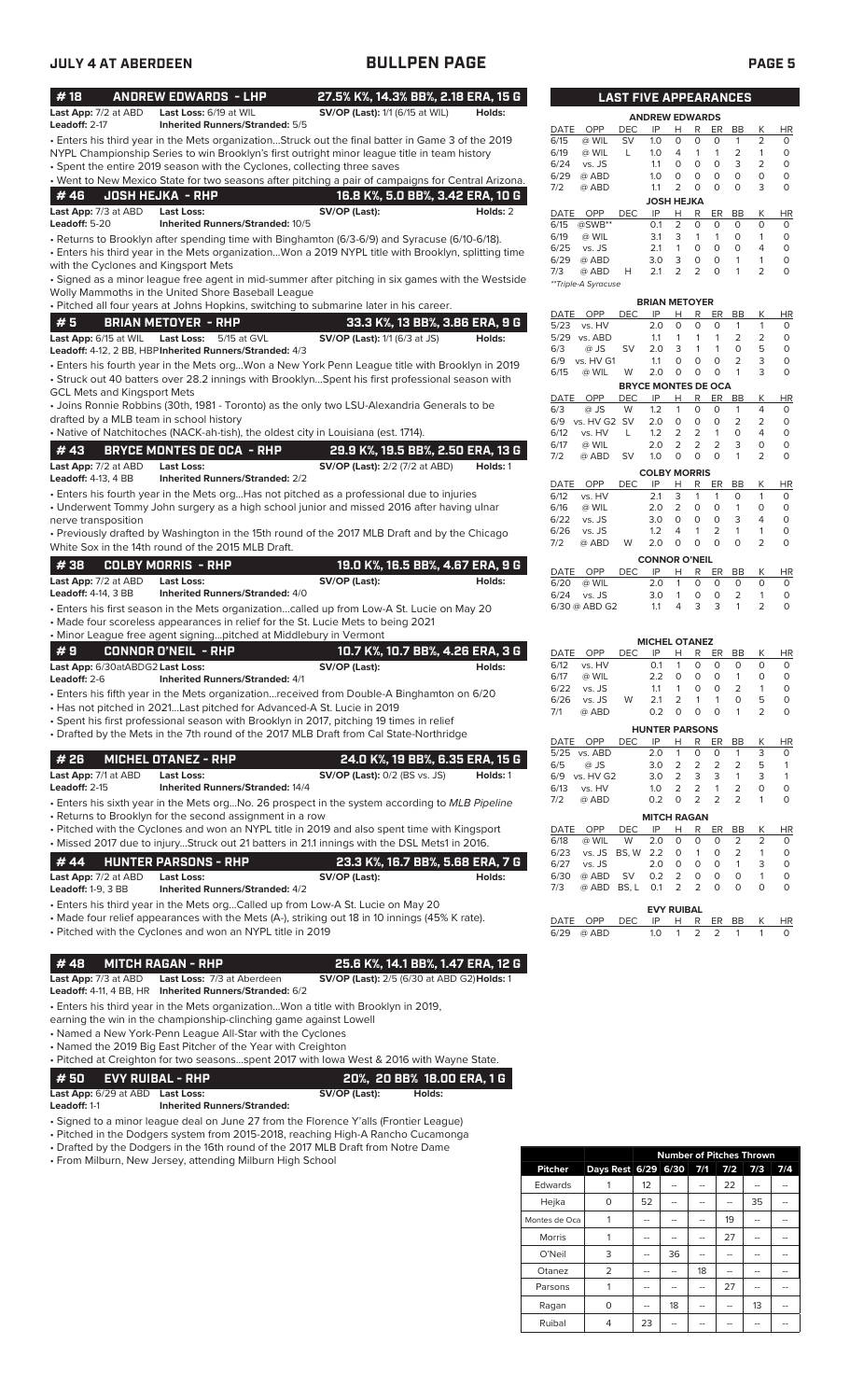## **JULY 4 AT ABERDEEN HIGH/LOW & CHARTS PAGE 6**

| INDIVIDUAL PITCHING HIGHS |                                                                             |  |  |  |  |  |  |  |
|---------------------------|-----------------------------------------------------------------------------|--|--|--|--|--|--|--|
|                           |                                                                             |  |  |  |  |  |  |  |
|                           |                                                                             |  |  |  |  |  |  |  |
|                           | Most Home Runs Allowed, Game 4 (2x, Jose Butto, 6/6 at Jersey Shore)        |  |  |  |  |  |  |  |
|                           |                                                                             |  |  |  |  |  |  |  |
|                           | Most Strikeouts, Game, Reliever5 (3x, Michel Otanez, 6/26 vs. Jersey Shore) |  |  |  |  |  |  |  |
|                           |                                                                             |  |  |  |  |  |  |  |
|                           |                                                                             |  |  |  |  |  |  |  |
|                           |                                                                             |  |  |  |  |  |  |  |
|                           | Most Innings Pitched, Game 6 (6x, last: Justin Lasko, 7/3 at Aberdeen)      |  |  |  |  |  |  |  |
|                           |                                                                             |  |  |  |  |  |  |  |
|                           |                                                                             |  |  |  |  |  |  |  |
|                           |                                                                             |  |  |  |  |  |  |  |
|                           |                                                                             |  |  |  |  |  |  |  |

| TEAM PITCHING HIGHS                                                       |  |
|---------------------------------------------------------------------------|--|
|                                                                           |  |
|                                                                           |  |
|                                                                           |  |
|                                                                           |  |
|                                                                           |  |
|                                                                           |  |
|                                                                           |  |
|                                                                           |  |
|                                                                           |  |
|                                                                           |  |
|                                                                           |  |
|                                                                           |  |
| Most Walks Allowed, Extra Innings 6 (6/23 vs. Jersey Shore - 10 innings)  |  |
|                                                                           |  |
|                                                                           |  |
| Most Pitchers Used, Extra Innings 5 (5/23 vs. Hudson Valley - 12 innings) |  |
|                                                                           |  |

|                          |                      |                             | <b>TEAM MISCELLANEOUS</b>                                                      |  |  |  |  |  |
|--------------------------|----------------------|-----------------------------|--------------------------------------------------------------------------------|--|--|--|--|--|
|                          |                      |                             |                                                                                |  |  |  |  |  |
|                          |                      |                             | Longest Game, Time, Extra-Inning Game3:30 (6/23 vs. Jersey Shore - 10 innings) |  |  |  |  |  |
|                          |                      |                             | Shortest Game, Time, Nine-Inning Game  2:20 (5/18 vs. Hudson Valley)           |  |  |  |  |  |
|                          |                      |                             |                                                                                |  |  |  |  |  |
|                          |                      |                             |                                                                                |  |  |  |  |  |
|                          |                      |                             |                                                                                |  |  |  |  |  |
|                          |                      |                             |                                                                                |  |  |  |  |  |
|                          |                      |                             |                                                                                |  |  |  |  |  |
|                          |                      |                             |                                                                                |  |  |  |  |  |
|                          |                      |                             |                                                                                |  |  |  |  |  |
|                          |                      |                             |                                                                                |  |  |  |  |  |
|                          |                      |                             |                                                                                |  |  |  |  |  |
|                          | OUTFIELD ASSISTS (7) |                             | <b>RECORD BREAKDOWN</b>                                                        |  |  |  |  |  |
| <b>NAME</b>              | <b>TOTAL</b>         | (LAST)                      |                                                                                |  |  |  |  |  |
| Duplantis                | 4                    | 5/13 at GVL                 |                                                                                |  |  |  |  |  |
| Ashford                  | 1                    | 5/25 vs. ABD<br>5/21 vs. HV |                                                                                |  |  |  |  |  |
| Molina<br>Winaker        | 1<br>1               | 5/6 at ASH                  |                                                                                |  |  |  |  |  |
|                          |                      |                             |                                                                                |  |  |  |  |  |
|                          |                      |                             |                                                                                |  |  |  |  |  |
|                          |                      |                             |                                                                                |  |  |  |  |  |
|                          |                      |                             |                                                                                |  |  |  |  |  |
|                          |                      |                             |                                                                                |  |  |  |  |  |
|                          |                      |                             |                                                                                |  |  |  |  |  |
|                          | UNIFORM RECORDS      |                             |                                                                                |  |  |  |  |  |
|                          |                      |                             |                                                                                |  |  |  |  |  |
| <b>Home White</b>        |                      | $3-3$                       |                                                                                |  |  |  |  |  |
|                          |                      |                             |                                                                                |  |  |  |  |  |
| <b>Road Gray</b>         |                      | $11 - 17$                   |                                                                                |  |  |  |  |  |
| <b>Championship Gold</b> |                      | $4-9$                       |                                                                                |  |  |  |  |  |
|                          |                      |                             |                                                                                |  |  |  |  |  |
| <b>Coney Island</b>      |                      | $O-1$                       | Score 4 or More Runs 15-11                                                     |  |  |  |  |  |
|                          |                      |                             |                                                                                |  |  |  |  |  |
|                          |                      |                             | Hit 2+ Home Runs 10-2                                                          |  |  |  |  |  |
|                          |                      |                             | Do Not Allow a Home Run 11-12                                                  |  |  |  |  |  |
|                          |                      |                             | Hit More Home Runs 10-7                                                        |  |  |  |  |  |
|                          |                      |                             | Opponent Hits More HRs1-14                                                     |  |  |  |  |  |
|                          |                      |                             |                                                                                |  |  |  |  |  |
|                          |                      |                             |                                                                                |  |  |  |  |  |
|                          |                      |                             |                                                                                |  |  |  |  |  |
|                          |                      |                             |                                                                                |  |  |  |  |  |
|                          |                      |                             |                                                                                |  |  |  |  |  |
|                          |                      |                             |                                                                                |  |  |  |  |  |
|                          |                      |                             |                                                                                |  |  |  |  |  |
|                          |                      |                             | Opponent Scores First 9-20                                                     |  |  |  |  |  |
|                          |                      |                             |                                                                                |  |  |  |  |  |
|                          |                      |                             |                                                                                |  |  |  |  |  |
|                          |                      |                             |                                                                                |  |  |  |  |  |
|                          |                      |                             |                                                                                |  |  |  |  |  |
|                          |                      |                             |                                                                                |  |  |  |  |  |
|                          |                      |                             | First Game of Series 4-5                                                       |  |  |  |  |  |
|                          |                      |                             |                                                                                |  |  |  |  |  |
|                          |                      |                             | Last Game of Series  3-4                                                       |  |  |  |  |  |
|                          |                      |                             |                                                                                |  |  |  |  |  |
|                          |                      |                             |                                                                                |  |  |  |  |  |
|                          |                      |                             |                                                                                |  |  |  |  |  |
|                          | <b>EJECTIONS</b>     |                             |                                                                                |  |  |  |  |  |
| Name                     | <b>Umpire</b>        | Date                        |                                                                                |  |  |  |  |  |

# **MISC. WINS**

| Come from Behind Wins 10 (6/30 at ABD) |  |  |
|----------------------------------------|--|--|
| Wins in Last At-Bat4 (6/26 vs. JS)     |  |  |
|                                        |  |  |

| <u>INDIVIDUAL DATITING MIGMS</u>                                            |
|-----------------------------------------------------------------------------|
|                                                                             |
|                                                                             |
|                                                                             |
|                                                                             |
|                                                                             |
|                                                                             |
|                                                                             |
| Home Runs, Consecutive Games Three games (2x, last: Luke Ritter, 6/18-6/21) |
|                                                                             |
|                                                                             |
|                                                                             |
|                                                                             |
|                                                                             |
|                                                                             |
|                                                                             |
| Most Extra-Base Hits, Game 3 (3x, Cody Bohanek, 6/15 at Wilmington)         |
|                                                                             |
| <b>TEAM BATTING HIGHS</b>                                                   |
|                                                                             |
|                                                                             |
|                                                                             |
|                                                                             |
|                                                                             |
|                                                                             |
|                                                                             |
|                                                                             |
|                                                                             |
|                                                                             |
|                                                                             |
|                                                                             |
|                                                                             |
|                                                                             |
|                                                                             |
|                                                                             |
|                                                                             |
|                                                                             |
|                                                                             |

**INDIVIDUAL BATTING HIGHS**

**FIELDING**

LOB, Extra Innings........................................................13 (6/23 vs. Jersey Shore - 10 innings)

Most Errors, Team, Game...............................................................................6 (5/7 at Asheville) .<br>2 (6x, last: Brett Baty, 6/11 vs. Hudson Valley)<br>3 (5/19 vs. Hudson Valley) Most Double Plays Turned, Nine-Inning Game.......................... 3 (5/19 vs. Hudson Valley) Consecutive Errorless Games, Team...

**STARTERS BY POSITION**

**C-** Alvarez (16), Uriarte (14), Mena (11), Senger (9)

Most Double Plays Hit into, Game...

**1B-** Genord (37), Ritter (5), Vasquez (4), Bohanek (3), Winaker (2)

**2B-** Ritter (35), Walters (12), Tiberi (1), Struble (1), McNeil (1), Gonzalez (1)

**3B-** Baty (38), Tiberi (7), Bohanek (5), Gonzalez (1)

**SS-** Mauricio (40), Bohanek (5), Walters (4), Gonzalez (2)

**LF-** Duplantis (27), Tiberi (12), Bohanek (4), Vasquez (3), Baty (2), Winaker (1), Ashford (1), Struble (1)

**CF-** Hernandez (18), Duplantis (16), Mangum (8), Hernandez (8), Molina (6), Ota (2), Ashford (1)

**RF-** Ashford (18), Molina (10), Struble (10), Bohanek (4), Winaker (4), Hernandez (4), Ota (1)

**DH-** Alvarez (14), Baty (7), Genord (5), Mauricio (5), Bohanek (3), Tiberi (3), Hernandez (3), Ritter (3), Senger (2), Mena (2), Walters (2), Mangum (1), Vasquez (1)

**STARTERS BY BATTING ORDER**

**1st -** Duplantis (40), Bohanek (3), Tiberi (2), Mangum (2), Struble (2), Ashford (1), McNeil (1)

**2nd -** Bohanek (14), Mauricio (10), Ashford (6), Mangum (5), Winaker (4), Tiberi (3), Duplantis (3), Walters (2), Alvarez (2), Strubble (2), Gonzalez (1)

**3rd -** Mauricio (37), Baty (14)

**4th-** Baty (33), Ritter (9), Alvarez (8), Genord (1)

**5th-** Alvarez (21), Ritter (13), Genord (4), Senger (4), Ashford (3), Ota (2), Bohanek (2), Hernandez (1), Vasquez (1)

**6th-** Ritter (17), Genord (12), Ashford (5), Bohanek (3), Hernandez (3), Senger (3), Mena (2), Winaker (2), Ota (1), Tiberi (1), Uriarte (1)

**7th-** Genord (19), Tiberi (5), Gonzalez (3), Senger (3),Vasquez (3), Uriarte (3), Ashford (3), Ritter (3), Hernandez (2), Walters (2), Mena (2), Bohanek (2), Winaker (1)

**8th-** Tiberi (11), Hernandez (10), Genord (6), Walters (6), Mena (5), Uriarte (4), Vasquez (4), Ashford (2), Senger (1), Molina (1), Struble (1)

**Name** 

**9th-** Molina (15), Hernandez (9), Walters (7), Uriarte (6), Struble (5), Mena (4), Mangum (2), Struble (2), Tiberi (1)

|             | <b>CATCHERS STEALING</b> |            |     | <b>MULTI-RUN INNINGS</b> |              |                     |  |  |
|-------------|--------------------------|------------|-----|--------------------------|--------------|---------------------|--|--|
| <b>Name</b> | СS                       | <b>ATT</b> | PCT | <b>Runs</b>              | <b>Times</b> | Last                |  |  |
| Alvarez     | 5                        | 26         | 19% | 6                        |              | 7th, 5/20 vs. HV    |  |  |
| Mena        |                          | 8          | 25% | 5                        |              | 3rd, 6/30 at ABD G2 |  |  |
| Senger      | 2                        | 10         | 20% |                          | 4            | 8th, 6/26 vs. JS    |  |  |
| Uriarte     | 9                        | 25         | 36% | 3                        | 18           | 7th, 7/3 at ABD     |  |  |
| Team        | 18                       | 69         | 26% |                          | 30           | 4th, 6/30 at ABD G2 |  |  |

|                                        |                 | 2 |  |                           |  |  | 3 4 5 6 7 8 9 10 + TOTALS |
|----------------------------------------|-----------------|---|--|---------------------------|--|--|---------------------------|
| OPPONENTS 26 34 45 39 19 29 19 33 16 4 |                 |   |  |                           |  |  | 258                       |
| <b>BKLYN</b>                           | 28 <sup>1</sup> |   |  | 18 20 30 20 26 25 31 14 6 |  |  | 220                       |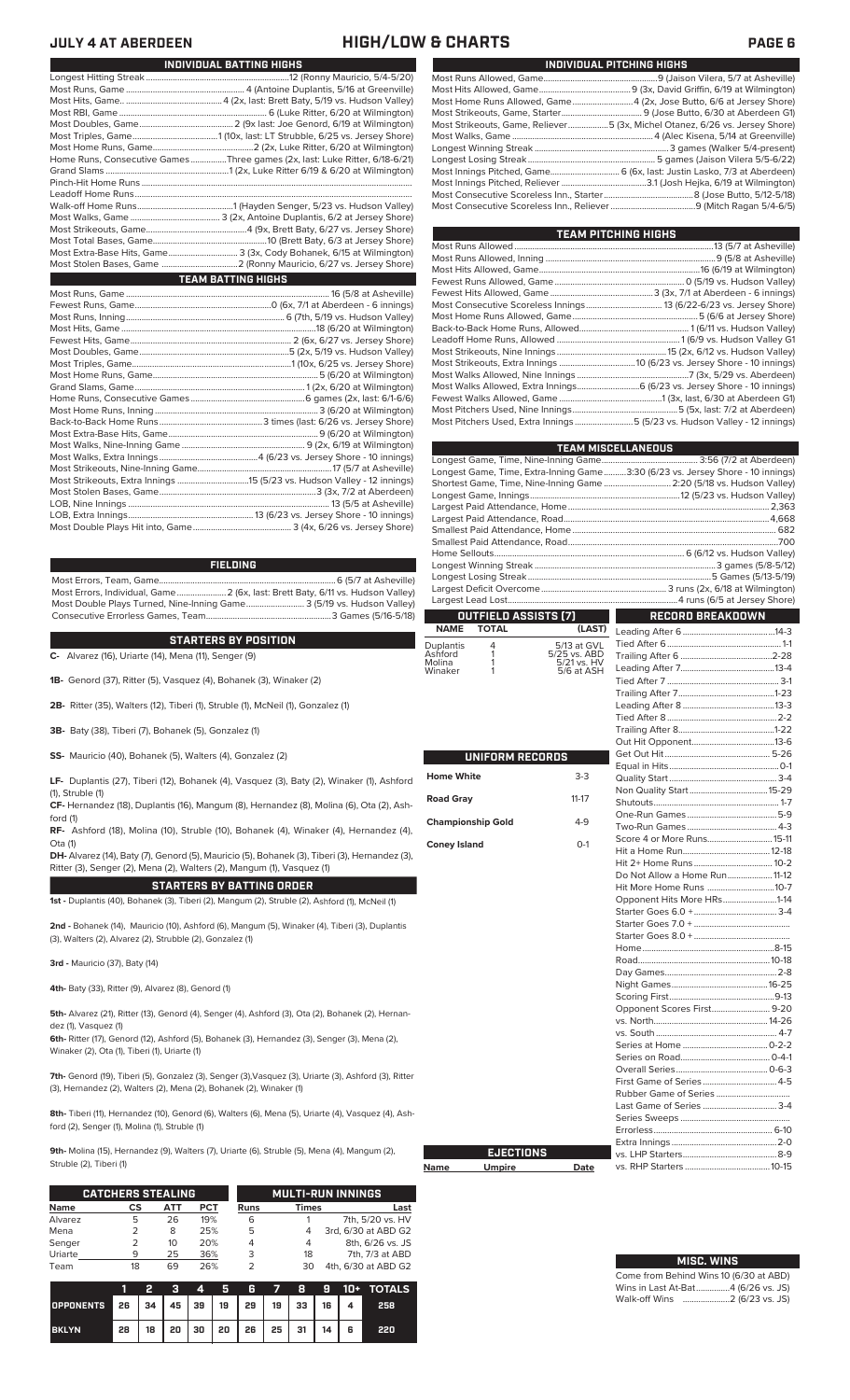# **JULY 4 AT ABERDEEN GAME BY GAME RESULTS PAGE 7**

|  |  | í |
|--|--|---|
|  |  |   |

|             | <b>GAME-BY-GAME RESULTS</b> |                         |                   |           |               |                   |         |                                                                         |                               |                             |             |                   |
|-------------|-----------------------------|-------------------------|-------------------|-----------|---------------|-------------------|---------|-------------------------------------------------------------------------|-------------------------------|-----------------------------|-------------|-------------------|
| <b>DATE</b> | GM#                         | OPPONENT                | W-L/TIME SCORE    |           | <b>RECORD</b> | POSITION          | GA/GB   | <b>WINNING PITCHER</b>                                                  | <b>LOSING PITCHER</b>         | <b>SAVE</b>                 | <b>TIME</b> | <b>ATTENDANCE</b> |
| 5/4         | $\mathbf{1}$                | at Asheville            | W                 | $8 - 2$   | $1 - 0$       | T <sub>1st</sub>  | $+1$    | Josh Walker (1-0)                                                       | Blair Henley (0-1)            |                             | 3:16        | 1,200             |
| 5/5         | $\overline{\mathbf{c}}$     | at Asheville            | L                 | $6-1$     | $1 - 1$       | T <sub>2</sub> nd | $-1$    | Chandler Casey (1-0)                                                    | Jose Butto (1-0)              |                             | 3:26        | 1,200             |
| 5/6         | 3                           | at Asheville            | L                 | $11 - 4$  | $1 - 2$       | T3rd              | $-2$    | Matt Ruppenthal (1-0)                                                   | Oscar Rojas (0-1)             |                             | 3:10        | 1,200             |
| 5/7         | 4                           | at Asheville            | L                 | $13 - 7$  | $1 - 3$       | T3rd              | -3      | R.J. Freure (1-0)                                                       | Jaison Vilera (0-1)           |                             | 3:44        | 1,200             |
|             |                             |                         |                   |           |               |                   |         |                                                                         |                               |                             |             |                   |
| 5/8         | 5                           | at Asheville            | W                 | $16-12$   | $2 - 3$       | T3rd              | -3      | Alec Kisena (1-0)                                                       | Juan Pablo Lopez (1-0)        |                             | 3:52        | 1,200             |
| 5/9         |                             | at Asheville            |                   |           |               |                   |         | Cancelled due to non-COVID-related illness                              |                               |                             |             |                   |
| 5/10        |                             | OFF DAY                 |                   |           |               |                   |         |                                                                         |                               |                             |             |                   |
| 5/11        | 6                           | at Greenville           | W                 | $6-1$     | $3-3$         | 2 <sub>nd</sub>   | $-2.5$  | Josh Walker (2-0)                                                       | Jay Groome (0-2)              |                             | 3:00        | 1,995             |
| 5/12        | $\overline{7}$              | at Greenville           | W                 | $3 - 2$   | $4 - 3$       | 2 <sub>nd</sub>   | $-1.5$  | Brian Metoyer (1-0)                                                     | Yusniel Padron-Artilles (0-2) | Mitch Ragan (1)             | 3:14        | 1,819             |
| 5/13        | 8                           | at Greenville           | L                 | $8 - 2$   | $4 - 4$       | 2 <sub>nd</sub>   | $-2.5$  | Chris Murphy (1-1)                                                      | Oscar Rojas (0-2)             |                             | 3:21        | 2,485             |
| 5/14        | 9                           | at Greenville           | Г                 | $5-1$     | $4 - 5$       | 4th               | $-2.5$  | Brayan Bello (2-0)                                                      | Alec Kisena (1-1)             |                             | 2:54        | 2,732             |
| 5/15        | 10                          | at Greenville           | Г                 | $8 - 4$   | $4-6$         | 4th               | $-3.5$  | Yorvin Pantoja (1-0)                                                    | Brian Metoyer (1-1)           |                             | 2:52        | 2,883             |
| 5/16        | 11                          | at Greenville           | Г                 | $10 - 9$  | $4 - 7$       | 4th               | $-3.5$  | Jake Wallace (1-0)                                                      | Eric Orze (0-1)               |                             | 3:09        | 2,818             |
| 5/17        |                             | OFF DAY                 |                   |           |               |                   |         |                                                                         |                               |                             |             |                   |
| 5/18        | 12                          | <b>Hudson Valley</b>    | L                 | 4-3       | $4 - 8$       | 5th               | $-4.5$  | Zach Greene (1-1)                                                       | Andrew Edwards (0-1)          |                             | 2:29        | 1,315             |
| 5/19        | 13                          | <b>Hudson Valley</b>    | W                 | $14-0$    | $5-8$         | 5th               | $-3.5$  | Allan Winans (1-0)                                                      | Jhony Brito (0-1)             |                             | 3:01        | 810               |
| 5/20        | 14                          | <b>Hudson Valley</b>    | L                 | $6 - 1$   | $5-9$         | 5th               | $-3.5$  | Luis Medina (2-0)                                                       | Jaison Vilera (0-2)           |                             | 2:42        | 682               |
| 5/21        | 15                          | <b>Hudson Valley</b>    | W                 | $4-1$     | $6-9$         | 5th               | $-3.5$  | Josh Walker (3-0)                                                       | Josh Maciejewski (2-1)        | Eric Orze (1)               | 2:33        | 998               |
| 5/22        | 16                          |                         |                   | $5-3$     | $6-10$        | 5th               |         | Ken Waldichuk (1-0)                                                     |                               |                             |             |                   |
|             |                             | <b>Hudson Valley</b>    | L                 |           |               |                   | $-4.5$  |                                                                         | Cam Opp (0-1)                 |                             | 3:14        | 1,624             |
| 5/23        | 17                          | <b>Hudson Valley</b>    | W                 | $6-5(12)$ | $7-10$        | 5th               | $-3.5$  | Josh Hejka (1-0)                                                        | Zach Greene (1-2)             |                             | 3:24        | 1,261             |
| 5/24        |                             | OFF DAY                 |                   |           |               |                   |         |                                                                         |                               |                             |             |                   |
| 5/25        | 18                          | Aberdeen                | L                 | $8-1$     | $7 - 11$      | 5th               | $-4.5$  | Drew Rom (2-0)                                                          | Oscar Rojas (0-3)             |                             | 2:52        | 861               |
| 5/26        | 19                          | Aberdeen                |                   |           |               |                   |         | 5/26 game postponed due to rain, makeup scheduled for doubleheader 5/27 |                               |                             |             |                   |
| 5/27        | 19                          | Aberdeen                | г                 | $6-2(7)$  | $7-12$        | 5th               | $-5.5$  | Grayson Rodriguez (3-0)                                                 | Jaison Vilera (0-3)           |                             | 2:14        |                   |
|             | 20                          | Aberdeen                | г                 | $10-1(7)$ | $7-13$        | 5th               | $-6.5$  | <b>Morgan McSweeney (2-0)</b>                                           | Cam Opp (0-2)                 |                             | 2:37        | 926               |
| 5/28        | 21                          | Aberdeen                |                   |           |               |                   |         | 5/28 game postponed due to rain, makeup scheduled for doubleheader 8/25 |                               |                             |             |                   |
| 5/29        | 21                          | Aberdeen                | г                 | $4-1$     | $7-14$        | 5th               | $-7.5$  | <b>Garrett Stallings (3-1)</b>                                          | Alec Kisena (1-2)             | <b>Connor Gillispie (1)</b> | 2:52        | 1,509             |
| 5/30        | 22                          | Aberdeen                |                   |           |               |                   |         | 5/30 game posted to a later date to be determined                       |                               |                             |             |                   |
| 5/31        |                             | OFF DAY                 |                   |           |               |                   |         |                                                                         |                               |                             |             |                   |
|             |                             |                         |                   |           |               |                   |         | MAY [7-14]                                                              |                               |                             |             |                   |
| 6/1         | 22                          | at Jersey Shore         | W                 | $11 - 5$  | $8-14$        | T4th              | $-7.5$  | Jose Butto (1-1)                                                        | Josh Hendrickson (0-1)        |                             | 3:03        | 2,077             |
| 6/2         | 23                          | at Jersey Shore         | L                 | $4-1$     | $8 - 15$      | 5th               | $-8.5$  | Carlo Reyes (1-0)                                                       | Justin Lasko (0-1)            | Blake Brown (1)             | 2:44        | 1,591             |
| 6/3         | 24                          | at Jersey Shore         | W                 | $6 - 4$   | $9 - 15$      | 4th               | $-8.5$  | Bryce Montes de Oca (1-0)                                               | Jack Perkins (0-1)            | Brian Metoyer (1)           | 3:15        | 1,473             |
|             |                             |                         |                   |           |               |                   |         |                                                                         |                               |                             |             |                   |
| 6/4         | 25                          | at Jersey Shore         | L                 | $5-4(7)$  | $9-16$        | 5th               | $-9.0$  | Aneurys Zabala (2-2)                                                    | Allan Winans (1-1)            |                             | 2:12        | 2,399             |
| 6/5         | 26                          | at Jersey Shore         | L                 | $5 - 4$   | $9 - 17$      | 5th               | $-9.0$  | Mike Adams (1-1)                                                        | Mitch Ragan (0-1)             |                             | 2:36        | 2,122             |
| 6/6         | 27                          | at Jersey Shore         | L                 | $11-6$    | $9-18$        | 5th               | $-9.5$  | Nick Lackney (1-0)                                                      | Jose Butto (1-2)              |                             | 3:31        | 2,041             |
| 6/7         |                             | OFF DAY                 |                   |           |               |                   |         |                                                                         |                               |                             |             |                   |
| 6/9         | 28                          | <b>Hudson Valley</b>    | L                 | $3-2(7)$  | $9-19$        | 5th               | $-10.5$ | Tanner Myatt (1-0)                                                      | Justin Lasko (0-2)            | Justin Wilson (1)           | 2:22        |                   |
|             | 29                          | <b>Hudson Valley</b>    | W                 | $5-3(7)$  | 10-19         | 5th               | $-9.5$  | Eric Orze (1-1)                                                         | Luis Medina (2-1)             | Bryce Montes de Oca (1)     | 2:02        | 1,211             |
| 6/10        | 30                          | <b>Hudson Valley</b>    | L                 | $1 - 0$   | 10-20         | 5th               | $-9.5$  | <b>Barrett Loseke (2-1)</b>                                             | Cam Opp (0-3)                 | Zach Greene (1)             | 2:37        | 1,396             |
| 6/11        | 31                          | <b>Hudson Valley</b>    | L                 | $8-0$     | $10 - 21$     | 5th               | $-9.5$  | Ken Waldichuk (2-0)                                                     | Jaison Vilera (0-4)           |                             | 3:06        | 1,597             |
| 6/12        | 32                          | <b>Hudson Valley</b>    | L                 | $5-4$     | 10-22         | 5th               | $-9.5$  | Nelson Alvarez (2-0)                                                    | Bryce Montes de Oca (1-1)     | Justin Wilson (2)           | 3:22        | 2,194             |
| 6/13        | 33                          | <b>Hudson Valley</b>    | L                 | $5-0$     | $10 - 23$     | 5th               | $-9.5$  | Hayden Wesneski (1-1)                                                   | Allan Winans (1-2)            |                             | 2:50        | 1,749             |
| 6/14        |                             | OFF DAY                 |                   |           |               |                   |         |                                                                         |                               |                             |             |                   |
| 6/15        | 34                          | at Wilmington           | W                 | $3-1$     | $11 - 23$     | 5th               | $-8.5$  | Brian Metoyer (2-1)                                                     | Zach Brzykcy (2-1)            | Andrew Edwards (1)          | 2:21        | 1,188             |
| 6/16        | 35                          | at Wilmington           | L                 | $5 - 2$   | $11 - 24$     | 5th               | $-9.5$  | Amos Willingham (1-0)                                                   | Eric Orze (1-2)               | Reid Schaller (3)           | 2:51        | 700               |
| 6/17        | 36                          | at Wilmington           | L                 | $8 - 4$   | $11 - 25$     | 5th               | $-10.5$ | Joan Adon (3-1)                                                         | Alec Kisena (1-3)             |                             | 2:54        | 1,009             |
| 6/18        | 37                          | at Wilmington           | W                 | $7 - 5$   | 12-25         | 5th               | $-10$   | Mitch Ragan (1-1)                                                       | Reid Schaller (1-1)           |                             | 2:52        | 2,565             |
|             |                             |                         |                   |           |               |                   |         |                                                                         |                               |                             |             |                   |
| 6/19        | 38                          | at Wilmington           | L                 | $9 - 8$   | 12-26         | 5th               | $-11$   | Christian Vann (2-0)                                                    | Andrew Edwards (0-2)          |                             | 3:26        | 1,899             |
| 6/20        | 39                          | at Wilmington           | W                 | $13-1$    | $13 - 26$     | 5th               | $-11$   | Justin Lasko (1-2)                                                      | Alfonso Hernanndez (0-1)      |                             | 2:44        | 2,722             |
| 6/21        |                             | OFF DAY                 |                   |           |               |                   |         |                                                                         |                               |                             |             |                   |
| 6/22        | 40                          | <b>Jersey Shore</b>     | L                 | $7-5$     | 13-27         | 5th               | $-12$   | <b>Manuel Silva (1-0)</b>                                               | Jaison Vilera (0-5)           | Aneurys Zabala (3)          | 3:01        | 2,307             |
| 6/23        | 41                          | <b>Jersey Shore</b>     | W                 | 3-2 (10)  | 14-27         | 5th               | $-12$   | Mitch Ragan (2-1)                                                       | Andrew Brown (2-2)            |                             | 3:30        | 1,595             |
| 6/24        | 42                          | <b>Jersey Shore</b>     | L                 | $3-0$     | 14-28         | 5th               | $-13$   | Kevin Gowdy (2-3)                                                       | Jose Butto (1-3)              | Blake Brown (2)             | 2:52        | 1,906             |
| 6/25        | 43                          | <b>Jersey Shore</b>     | W                 | $7-2$     | 15-28         | 5th               | $-13$   | Cam Opp (1-3)                                                           | Jonathan Hughes (2-3)         |                             | 2:44        | 2,194             |
| 6/26        | 44                          | <b>Jersey Shore</b>     | W                 | $8-5$     | 16-28         | 5th               | $-13$   | <b>Michel Otanez (1-0)</b>                                              | Mark Potter (0-2)             |                             | 3:13        | 2,363             |
| 6/27        | 45                          | <b>Jersey Shore</b>     | L                 | $3-0$     | 16-29         | 5th               | $-13$   | Dominic Pipkin (2-0)                                                    | Justin Lasko (1-3)            | Blake Brown (3)             | 2:43        | 2,253             |
| 6/28        |                             | OFF DAY                 |                   |           |               |                   |         |                                                                         |                               |                             |             |                   |
| 6/29        | 46                          | at Aberdeen             | L                 | $7 - 3$   | 16-30         | 5th               | $-14$   | Garrett Stallings (4-3)                                                 | Alec Kisena (1-4)             | Garrett Farmer (4)          | 2:40        | 1,347             |
| 6/30        | 47                          | at Aberdeen             | L                 | $2-1(7)$  | 16-31         | 5th               | -14.5   | Clayton McGinness (1-1)                                                 | Jose Butto (1-4)              | Logan Gillaspie (1)         | 1:53        |                   |
|             | 48                          | at Aberdeen             | W                 | $7-6(7)$  | $17 - 31$     | 5th               | $-14.5$ | Jaison Vilera (1-5)                                                     | Kade Strowd (0-2)             | Mitch Ragan (2)             | 2:31        | 2,405             |
|             |                             |                         |                   |           |               |                   |         | <b>JUNE (10-17)</b>                                                     |                               |                             |             |                   |
|             |                             |                         |                   |           |               |                   |         |                                                                         |                               |                             |             |                   |
| 7/1         | 49                          | at Aberdeen             | L                 | $2-0(6)$  | 17-32         | 5th               | $-15$   | Drew Rom (5-0)                                                          | Cam (1-4)                     |                             | 1:50        | 1,077             |
| 7/2         | 50                          | at Aberdeen             | W                 | $6 - 5$   | 18-32         | 5th               | $-14$   | Colby Morris (1-0)                                                      | Connor Gillispie (4-4)        | Bryce Montes de Oca (2)     | 3:56        | 2,004             |
| 7/3         | 51                          | at Aberdeen             | L                 | $4 - 3$   | 18-33         | 5th               | $-14.5$ | Xavier Moore (1-0)                                                      | Mitch Ragan (2-2)             |                             | 3:00        | 4,668             |
| 7/4         | 52                          | at Aberdeen             | 2:05 p.m.         |           |               |                   |         |                                                                         |                               |                             |             |                   |
| 7/5         |                             | OFF DAY                 |                   |           |               |                   |         |                                                                         |                               |                             |             |                   |
| 7/6         | 53                          | at Hudson Valley        | 7:05 p.m.         |           |               |                   |         |                                                                         |                               |                             |             |                   |
| 7/7         |                             | of Hudson <i>Vollou</i> | 7.05 <sub>n</sub> |           |               |                   |         |                                                                         |                               |                             |             |                   |

7/7 54 at Hudson Valley 7:05 p.m.

- 7/8 55 at Hudson Valley 7:05 p.m.
- 7/9 56 at Hudson Valley 7:05 p.m.
- 7/10 57 at Hudson Valley 6:05 p.m.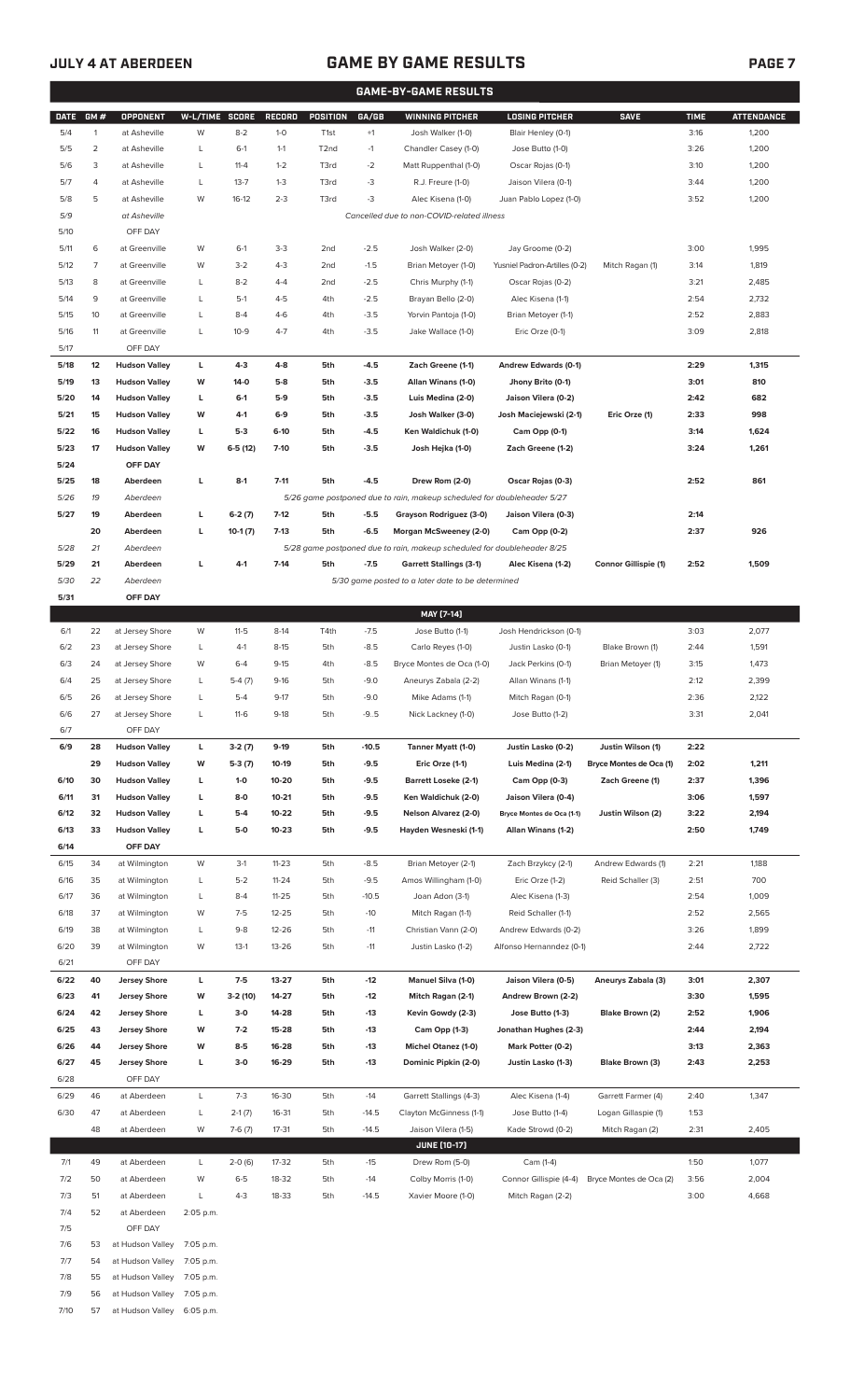# **JULY 4 AT ABERDEEN GAME-BY-GAME PAGE 8**

| DATE GM # |     | OPPONENT                   | W-L/TIME SCORE | RECORD<br>POSITION<br>GA/GB | <b>WINNING PITCHER</b> | <b>LOSING PITCHER</b> | <b>SAVE</b> | <b>TIME</b> | <b>ATTENDANCE</b> |
|-----------|-----|----------------------------|----------------|-----------------------------|------------------------|-----------------------|-------------|-------------|-------------------|
| 7/12      |     | OFF DAY                    |                |                             |                        |                       |             |             |                   |
| 7/13      | 59  | <b>Jersey Shore</b>        | 6:30 p.m.      |                             |                        |                       |             |             |                   |
| 7/14      | 60  | <b>Jersey Shore</b>        | 6:30 p.m.      |                             |                        |                       |             |             |                   |
| 7/15      | 61  | <b>Jersey Shore</b>        | 6:30 p.m.      |                             |                        |                       |             |             |                   |
| 7/16      | 62  | <b>Jersey Shore</b>        | 7:00 p.m.      |                             |                        |                       |             |             |                   |
| 7/17      | 63  | <b>Jersey Shore</b>        | 6:00 p.m.      |                             |                        |                       |             |             |                   |
| 7/18      | 64  | <b>Jersey Shore</b>        | 4:00 p.m.      |                             |                        |                       |             |             |                   |
|           |     |                            |                |                             |                        |                       |             |             |                   |
| 7/19      |     | OFF DAY                    |                |                             |                        |                       |             |             |                   |
| 7/20      | 65  | Wilmington                 | 6:30 p.m.      |                             |                        |                       |             |             |                   |
| 7/21      | 66  | Wilmington                 | 6:30 p.m.      |                             |                        |                       |             |             |                   |
| 7/22      | 67  | Wilmington                 | 6:30 p.m.      |                             |                        |                       |             |             |                   |
| 7/23      | 68  | Wilmington                 | 7:00 p.m.      |                             |                        |                       |             |             |                   |
| 7/24      | 69  | Wilmington                 | 6:00 p.m.      |                             |                        |                       |             |             |                   |
| 7/25      | 70  | Wilmington                 | 4:00 p.m.      |                             |                        |                       |             |             |                   |
|           |     |                            |                |                             |                        |                       |             |             |                   |
| 7/26      |     | OFF DAY                    |                |                             |                        |                       |             |             |                   |
| 7/27      | 71  | at Jersey Shore            | 7:05 p.m.      |                             |                        |                       |             |             |                   |
| 7/28      | 72  | at Jersey Shore            | 7:05 p.m.      |                             |                        |                       |             |             |                   |
| 7/29      | 73  | at Jersey Shore            | 7:05 p.m.      |                             |                        |                       |             |             |                   |
| 7/30      | 74  | at Jersey Shore            | 7:05 p.m.      |                             |                        |                       |             |             |                   |
| 7/31      | 75  | at Jersey Shore            | 7:05 p.m.      |                             |                        |                       |             |             |                   |
|           |     |                            |                |                             | <b>JULY</b> (1-2)      |                       |             |             |                   |
|           |     |                            |                |                             |                        |                       |             |             |                   |
| 8/1       | 76  | at Jersey Shore            | 1:05 p.m.      |                             |                        |                       |             |             |                   |
| 8/2       |     | OFF DAY                    |                |                             |                        |                       |             |             |                   |
| 8/3       | 77  | <b>Hudson Valley</b>       | 6:30 p.m.      |                             |                        |                       |             |             |                   |
| 8/4       | 78  | <b>Hudson Valley</b>       | 6:30 p.m.      |                             |                        |                       |             |             |                   |
| 8/5       | 79  | <b>Hudson Valley</b>       | 6:30 p.m.      |                             |                        |                       |             |             |                   |
| 8/6       | 80  | <b>Hudson Valley</b>       | 7:00 p.m.      |                             |                        |                       |             |             |                   |
|           | 81  | <b>Hudson Valley</b>       | 6:00 p.m.      |                             |                        |                       |             |             |                   |
| 8/7       |     |                            |                |                             |                        |                       |             |             |                   |
| 8/8       | 82  | <b>Hudson Valley</b>       | 4:00 p.m.      |                             |                        |                       |             |             |                   |
| 8/9       |     | OFF DAY                    |                |                             |                        |                       |             |             |                   |
| 8/10      | 83  | at Wilmington              | 7:05 p.m.      |                             |                        |                       |             |             |                   |
| 8/11      | 84  | at Wilmington              | 7:05 p.m.      |                             |                        |                       |             |             |                   |
| 8/12      | 85  | at Wilmington              | 7:05 p.m.      |                             |                        |                       |             |             |                   |
| 8/13      | 86  | at Wilmington              | 7:05 p.m.      |                             |                        |                       |             |             |                   |
| 8/14      | 87  | at Wilmington              | 6:05 p.m.      |                             |                        |                       |             |             |                   |
|           |     |                            |                |                             |                        |                       |             |             |                   |
| 8/15      | 88  | at Wilmington              | 1:05 p.m.      |                             |                        |                       |             |             |                   |
| 8/16      |     | OFF DAY                    |                |                             |                        |                       |             |             |                   |
| 8/17      | 89  | at Hudson Valley 7:05 p.m. |                |                             |                        |                       |             |             |                   |
| 8/18      | 90  | at Hudson Valley           | 7:05 p.m.      |                             |                        |                       |             |             |                   |
| 8/19      | 91  | at Hudson Valley           | 7:05 p.m.      |                             |                        |                       |             |             |                   |
| 8/20      | 92  | at Hudson Valley           | 7:05 p.m.      |                             |                        |                       |             |             |                   |
| 8/21      | 93  | at Hudson Valley           | 6:05 p.m.      |                             |                        |                       |             |             |                   |
|           |     |                            |                |                             |                        |                       |             |             |                   |
| 8/22      | 94  | at Hudson Valley           | 4:35 p.m.      |                             |                        |                       |             |             |                   |
| 8/23      |     | OFF DAY                    |                |                             |                        |                       |             |             |                   |
| 8/24      | 95  | Aberdeen                   | 6:30 p.m.      |                             |                        |                       |             |             |                   |
| 8/25      | 96  | Aberdeen                   | 5:00 p.m.      |                             |                        |                       |             |             |                   |
|           | 97  | Aberdeen                   | DH             |                             |                        |                       |             |             |                   |
| 8/26      | 98  | Aberdeen                   | 6:30 p.m.      |                             |                        |                       |             |             |                   |
| 8/27      | 99  | Aberdeen                   | 7:00 p.m.      |                             |                        |                       |             |             |                   |
|           |     |                            |                |                             |                        |                       |             |             |                   |
| 8/28      | 100 | Aberdeen                   | 6:00 p.m.      |                             |                        |                       |             |             |                   |
| 8/29      | 101 | Aberdeen                   | 4:00 p.m.      |                             |                        |                       |             |             |                   |
| 8/30      |     | OFF DAY                    |                |                             |                        |                       |             |             |                   |
| 8/31      | 102 | Wilmington                 | 6:30 p.m.      |                             |                        |                       |             |             |                   |
|           |     |                            |                |                             | AUGUST (0-0)           |                       |             |             |                   |
| 9/1       | 103 | Wilmington                 | 6:30 p.m.      |                             |                        |                       |             |             |                   |
| 9/2       | 104 | Wilmington                 | 6:30 p.m.      |                             |                        |                       |             |             |                   |
| 9/3       | 105 | Wilmington                 | 7:00 p.m.      |                             |                        |                       |             |             |                   |
|           |     |                            |                |                             |                        |                       |             |             |                   |
| 9/4       | 106 | Wilmington                 | 6:00 p.m.      |                             |                        |                       |             |             |                   |
| 9/5       | 107 | Wilmington                 | 4:00 p.m.      |                             |                        |                       |             |             |                   |
| 9/6       |     | OFF DAY                    |                |                             |                        |                       |             |             |                   |
| 9/7       | 108 | at Hudson Valley           | 7:05 p.m.      |                             |                        |                       |             |             |                   |
| 9/8       | 109 | at Hudson Valley           | 7:05 p.m.      |                             |                        |                       |             |             |                   |
| 9/9       | 110 | at Hudson Valley           | 7:05 p.m.      |                             |                        |                       |             |             |                   |
| 9/10      | 111 | at Hudson Valley           | 7:05 p.m.      |                             |                        |                       |             |             |                   |
|           |     |                            |                |                             |                        |                       |             |             |                   |
| 9/11      | 112 | at Hudson Valley           | 6:05 p.m.      |                             |                        |                       |             |             |                   |
| 9/12      | 113 | at Hudson Valley           | 4:35 p.m.      |                             |                        |                       |             |             |                   |
| 9/13      |     | OFF DAY                    |                |                             |                        |                       |             |             |                   |
| 9/14      | 114 | <b>Jersey Shore</b>        | 6:30 p.m.      |                             |                        |                       |             |             |                   |
| 9/15      | 115 | <b>Jersey Shore</b>        | 6:30 p.m.      |                             |                        |                       |             |             |                   |
| 9/16      | 116 | <b>Jersey Shore</b>        | 6:30 p.m.      |                             |                        |                       |             |             |                   |
| 9/17      | 117 | <b>Jersey Shore</b>        | 7:00 p.m.      |                             |                        |                       |             |             |                   |
|           |     |                            |                |                             |                        |                       |             |             |                   |
| 9/18      | 118 | <b>Jersey Shore</b>        | 4:00 p.m.      |                             |                        |                       |             |             |                   |
| 9/19      | 119 | <b>Jersey Shore</b>        | 1:00 p.m.      |                             |                        |                       |             |             |                   |

**SEPTEMBER (0-0)**